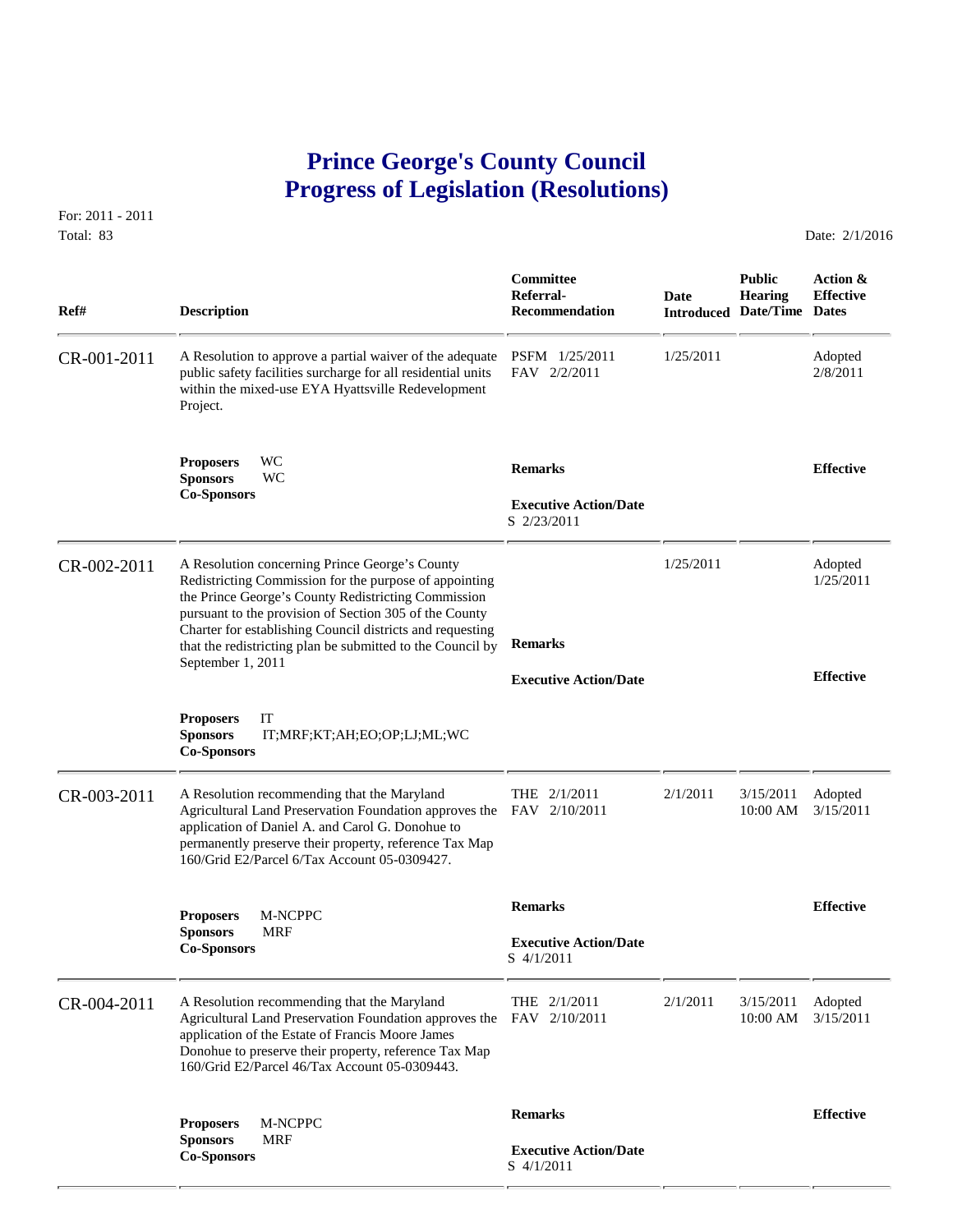| For: 2011-2011<br>Total: 83 | <b>Prince George's County Council</b><br><b>Progress of Legislation (Resolutions)</b>                                                                                                                                           |                                                        |                           |                                              | Page 2 of 18<br>Date: 2/1/2016               |  |
|-----------------------------|---------------------------------------------------------------------------------------------------------------------------------------------------------------------------------------------------------------------------------|--------------------------------------------------------|---------------------------|----------------------------------------------|----------------------------------------------|--|
| Ref#                        | <b>Description</b>                                                                                                                                                                                                              | <b>Committee</b><br>Referral-<br><b>Recommendation</b> | Date<br><b>Introduced</b> | <b>Public</b><br><b>Hearing</b><br>Date/Time | Action &<br><b>Effective</b><br><b>Dates</b> |  |
| CR-005-2011                 | A Resolution establishing a development board to<br>implement recommendations for the development,<br>redevelopment, and financing of certain County-owned<br>property within the Bowie State MARC Station Sector<br>Plan area. | <b>Remarks</b>                                         | 2/1/2011                  |                                              | Adopted<br>2/1/2011                          |  |
|                             | IT<br><b>Proposers</b><br>IT<br><b>Sponsors</b><br><b>Co-Sponsors</b>                                                                                                                                                           | <b>Executive Action/Date</b>                           |                           |                                              | <b>Effective</b>                             |  |
| CR-006-2011                 | A Resolution extending the appointment of Mr. P.<br>Michael Errico as Acting Chief Administrative Officer                                                                                                                       |                                                        | 2/1/2011                  |                                              | Adopted<br>2/3/2011                          |  |
|                             | CO. EXEC.<br><b>Proposers</b><br><b>Sponsors</b><br>AH; MRF; ML<br><b>Co-Sponsors</b>                                                                                                                                           | <b>Remarks</b><br><b>Executive Action/Date</b>         |                           |                                              | <b>Effective</b>                             |  |
| CR-007-2011                 | A Resolution extending the appointment of Mr. Brian R.<br>Moe as Acting Director of Homeland Security                                                                                                                           |                                                        | 2/1/2011                  |                                              | Adopted<br>2/3/2011                          |  |
|                             | CO. EXEC.<br><b>Proposers</b><br><b>Sponsors</b><br>AH;MRF;ML<br><b>Co-Sponsors</b>                                                                                                                                             | <b>Remarks</b><br><b>Executive Action/Date</b>         |                           |                                              | <b>Effective</b>                             |  |
| CR-008-2011                 | A Resolution extending the appointment of Mr. Mark A.<br>Magaw as Acting Chief of Police                                                                                                                                        |                                                        | 2/1/2011                  |                                              | Adopted<br>2/3/2011                          |  |
|                             | CO. EXEC.<br><b>Proposers</b><br><b>Sponsors</b><br>MRF;KT;AH;LJ;ML<br><b>Co-Sponsors</b>                                                                                                                                       | <b>Remarks</b><br><b>Executive Action/Date</b>         |                           |                                              | <b>Effective</b>                             |  |
| CR-009-2011                 | A Resolution extending the appointment of Mr. Samuel<br>E. Wynkoop as Acting Director of Environmental<br>Resources                                                                                                             |                                                        | 2/1/2011                  |                                              | Adopted<br>2/3/2011                          |  |
|                             | CO. EXEC.<br><b>Proposers</b><br><b>Sponsors</b><br>MRF;AH;ML<br><b>Co-Sponsors</b>                                                                                                                                             | <b>Remarks</b><br><b>Executive Action/Date</b>         |                           |                                              | <b>Effective</b>                             |  |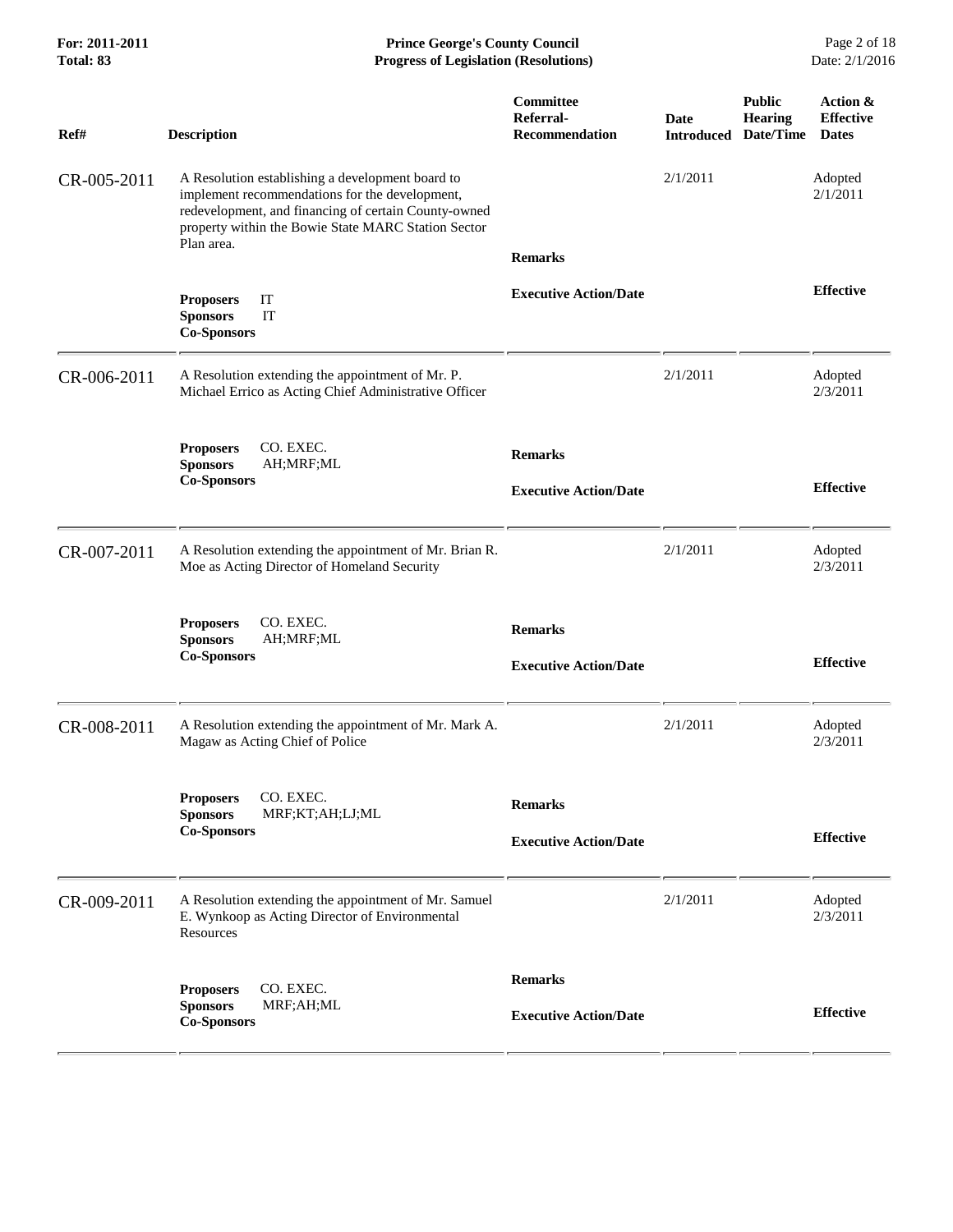**For: 2011-2011 Prince George's County Council** Page 3 of 18<br> **Prince George's County Council** Page 3 of 18<br> **Progress of Legislation (Resolutions)** Date: 2/1/2016 **Progress of Legislation (Resolutions) Progress of Legislation (Resolutions)** 

| Ref#<br>CR-010-2011 | <b>Description</b><br>A Resolution extending the appointment of Ms.<br>Stephanye R. Maxwell as Acting Director of Human<br>Resources Management | Committee<br>Referral-<br><b>Recommendation</b> | Date<br><b>Introduced</b><br>2/1/2011 | <b>Public</b><br><b>Hearing</b><br>Date/Time | Action &<br><b>Effective</b><br><b>Dates</b><br>Adopted<br>2/3/2011 |
|---------------------|-------------------------------------------------------------------------------------------------------------------------------------------------|-------------------------------------------------|---------------------------------------|----------------------------------------------|---------------------------------------------------------------------|
|                     | CO. EXEC.<br><b>Proposers</b><br><b>Sponsors</b><br>IT;MRF;KT;AH;LJ;ML<br><b>Co-Sponsors</b>                                                    | <b>Remarks</b><br><b>Executive Action/Date</b>  |                                       |                                              | <b>Effective</b>                                                    |
| CR-011-2011         | A Resolution extending the appointment of Mr. Thomas<br>M. Himler as Acting Director of Management and Budget                                   |                                                 | 2/1/2011                              |                                              | Adopted<br>2/3/2011                                                 |
|                     | <b>Proposers</b><br>CO. EXEC.<br>IT;OP;KT;AH;ML;MRF<br><b>Sponsors</b><br><b>Co-Sponsors</b>                                                    | <b>Remarks</b><br><b>Executive Action/Date</b>  |                                       |                                              | <b>Effective</b>                                                    |
| CR-012-2011         | A Resolution extending the appointment of Ms. Gail D.<br>Francis as Acting Director of Finance                                                  |                                                 | 2/1/2011                              |                                              | Adopted<br>2/3/2011                                                 |
|                     | CO. EXEC.<br><b>Proposers</b><br><b>Sponsors</b><br>MRF;KT;OP;AH;LJ;ML<br><b>Co-Sponsors</b>                                                    | <b>Remarks</b><br><b>Executive Action/Date</b>  |                                       |                                              | <b>Effective</b>                                                    |
| CR-013-2011         | A Resolution extending the appointment of Ms. Betty<br>Hager Francis as Acting Director of Housing and<br><b>Community Development</b>          |                                                 | 2/1/2011                              |                                              | Adopted<br>2/3/2011                                                 |
|                     | CO. EXEC.<br><b>Proposers</b><br><b>Sponsors</b><br>AH<br><b>Co-Sponsors</b>                                                                    | <b>Remarks</b><br><b>Executive Action/Date</b>  |                                       |                                              | <b>Effective</b>                                                    |
| CR-014-2011         | A Resolution extending the appointment of Mr. Marc S.<br>Bashoor as Acting Fire Chief                                                           |                                                 | 2/1/2011                              |                                              | Adopted<br>2/3/2011                                                 |
|                     | CO. EXEC.<br><b>Proposers</b><br><b>Sponsors</b><br>IT;MRF;KT;LJ;ML<br><b>Co-Sponsors</b>                                                       | <b>Remarks</b><br><b>Executive Action/Date</b>  |                                       |                                              | <b>Effective</b>                                                    |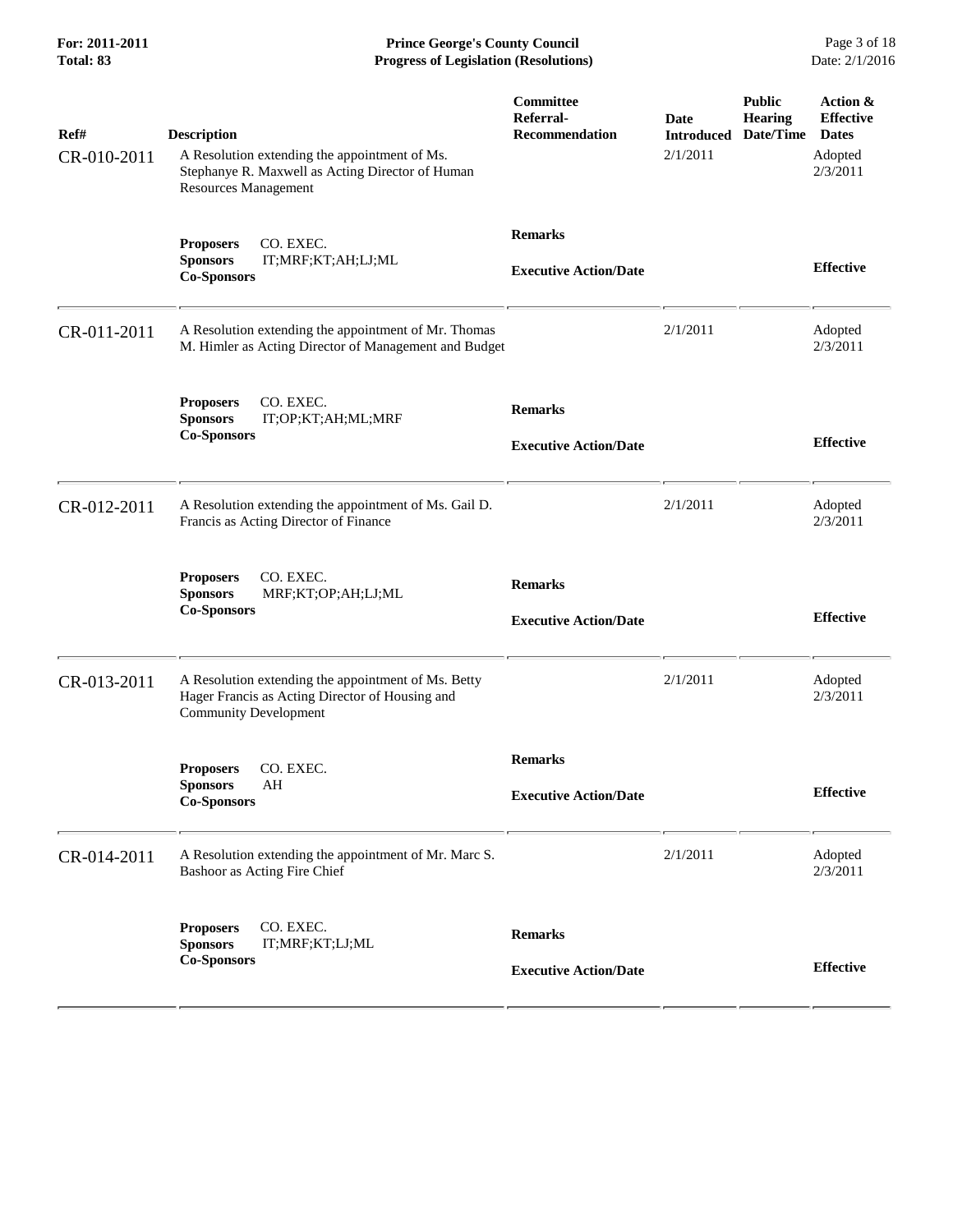**For: 2011-2011 Prince George's County Council** Page 4 of 18<br> **Prince George's County Council** Page 4 of 18<br> **Progress of Legislation (Resolutions)** Date: 2/1/2016 **Progress of Legislation (Resolutions) Progress of Legislation (Resolutions)** 

| Ref#<br>CR-015-2011 | <b>Description</b><br>A Resolution approving a substantial amendment to the<br>Prince George's County FY 2011 Annual Action Plan to<br>enable the County to receive \$1,802,242 in<br>Neighborhood Stabilization Program ("NSP3") funding                                                                                                                                                                                                                                    | Committee<br>Referral-<br><b>Recommendation</b><br>THE 2/1/2011<br>FAV(A) 3/1/2011 | <b>Date</b><br><b>Introduced</b><br>2/1/2011 | <b>Public</b><br><b>Hearing</b><br>Date/Time<br>3/1/2011<br>11:30 AM | Action &<br><b>Effective</b><br><b>Dates</b><br>Adopted<br>3/1/2011 |
|---------------------|------------------------------------------------------------------------------------------------------------------------------------------------------------------------------------------------------------------------------------------------------------------------------------------------------------------------------------------------------------------------------------------------------------------------------------------------------------------------------|------------------------------------------------------------------------------------|----------------------------------------------|----------------------------------------------------------------------|---------------------------------------------------------------------|
|                     | CO. EXEC.<br><b>Proposers</b><br><b>Sponsors</b><br>IT;KT;AH;MRF<br><b>Co-Sponsors</b>                                                                                                                                                                                                                                                                                                                                                                                       | <b>Remarks</b><br><b>Executive Action/Date</b><br>S 3/1/2011                       |                                              |                                                                      | <b>Effective</b>                                                    |
| CR-016-2011         | A Resolution concerning Maryland Offshore Wind Clean THE 2/15/2011<br>Energy Production for the purpose of expressing the<br>support of the Prince George's County Council for the<br>use offshore wind turbines off the coast of Maryland as a<br>means to produce clean energy for the State.                                                                                                                                                                              | FAV 2/24/2011                                                                      | 2/15/2011                                    |                                                                      | Adopted<br>3/1/2011                                                 |
|                     | ML<br><b>Proposers</b><br><b>Sponsors</b><br>ML;IT;EO;MRF;LJ<br><b>Co-Sponsors</b>                                                                                                                                                                                                                                                                                                                                                                                           | <b>Remarks</b><br><b>Executive Action/Date</b>                                     |                                              |                                                                      | <b>Effective</b>                                                    |
| CR-017-2011         | A Resolution concerning the State of Maryland<br>Neighborhood and Community Assistance Program for<br>the purpose of expressing approval of the project<br>submitted by Housing Initiative Partnership, Inc., to the<br>Maryland Department of Housing and Community<br>Development for participation in the Department's<br>Community Investment Tax Credit Program                                                                                                         | THE 2/22/2011<br>FAV 2/24/2011<br><b>Remarks</b>                                   | 2/22/2011                                    |                                                                      | Adopted<br>3/1/2011<br><b>Effective</b>                             |
|                     | <b>Proposers</b><br>CO. EXEC.<br><b>Sponsors</b><br>MRF<br><b>Co-Sponsors</b>                                                                                                                                                                                                                                                                                                                                                                                                | <b>Executive Action/Date</b><br>S 3/1/2011                                         |                                              |                                                                      |                                                                     |
| CR-018-2011         | A Resolution amending the Salary Plan of the County to<br>provide the continuation of certain military leave benefits                                                                                                                                                                                                                                                                                                                                                        |                                                                                    | 2/22/2011                                    |                                                                      | Adopted<br>3/1/2011                                                 |
|                     | CO. EXEC.<br><b>Proposers</b><br><b>Sponsors</b><br>IT;AH;OP;EO;LJ;ML;WC;KT;MRF<br><b>Co-Sponsors</b>                                                                                                                                                                                                                                                                                                                                                                        | <b>Remarks</b><br><b>Executive Action/Date</b>                                     |                                              |                                                                      | <b>Effective</b><br>3/1/2011                                        |
| CR-019-2011         | A Resolution for the purpose of expressing the County<br>Council's support for the Education Funding Rally event<br>scheduled on March 14, 2011 in Annapolis, Maryland<br>and encouraging the Maryland General Assembly, Prince<br>George's County Senate and House Delegations, and the<br>Governor of the State of Maryland to restore full funding<br>to the Prince George's County Public Schools in the<br>fiscal year 2012 Budget Reconciliation and Financing<br>Act. | <b>Remarks</b>                                                                     | 3/8/2011                                     |                                                                      | Adopted<br>3/8/2011                                                 |
|                     |                                                                                                                                                                                                                                                                                                                                                                                                                                                                              | <b>Executive Action/Date</b>                                                       |                                              |                                                                      | <b>Effective</b>                                                    |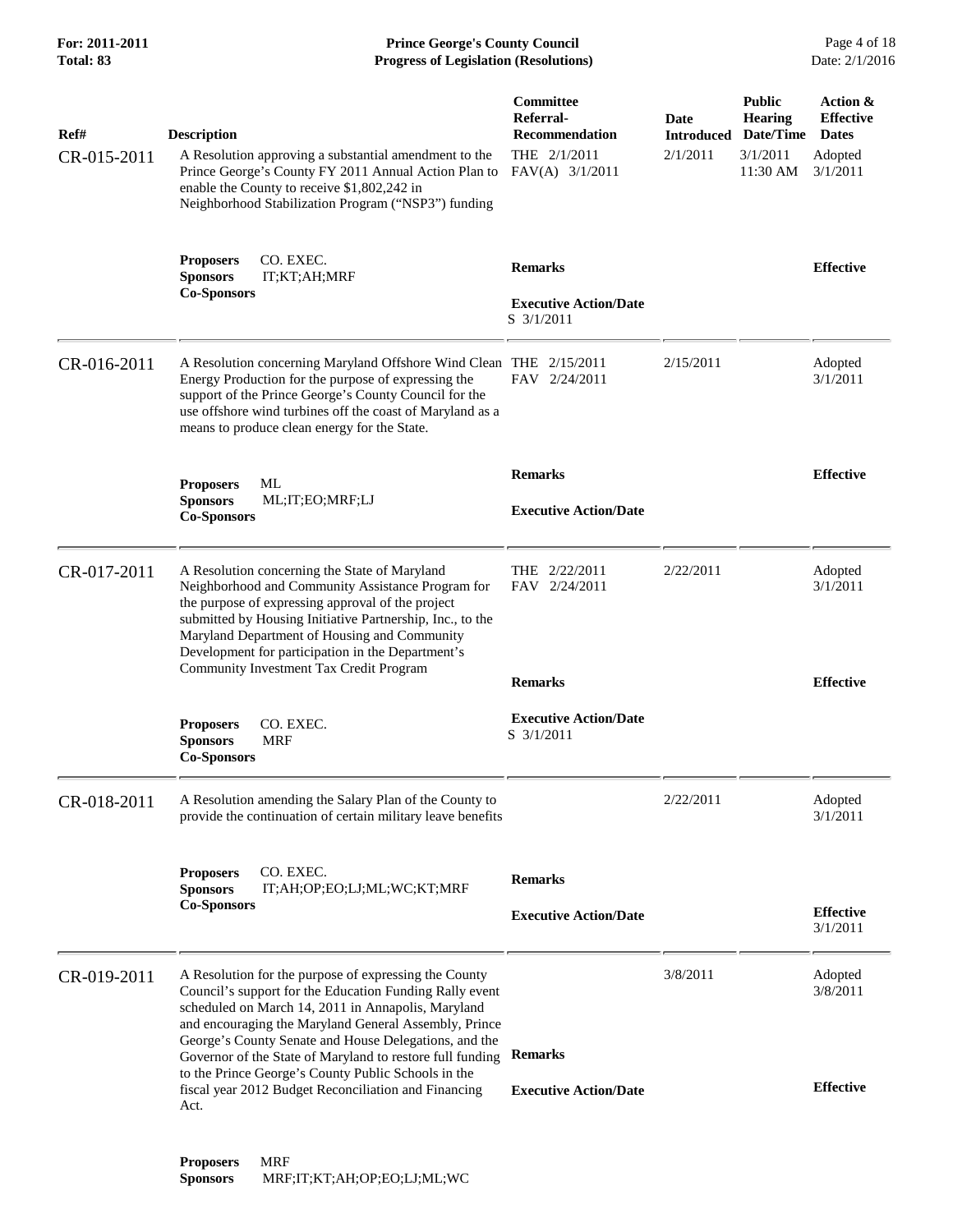| For: 2011-2011<br><b>Total: 83</b> | <b>Prince George's County Council</b><br>Date: 2/1/2016<br><b>Progress of Legislation (Resolutions)</b>                                                                                                                                                                                                                                                          |                                                        |           |                                                                |                                                                           |
|------------------------------------|------------------------------------------------------------------------------------------------------------------------------------------------------------------------------------------------------------------------------------------------------------------------------------------------------------------------------------------------------------------|--------------------------------------------------------|-----------|----------------------------------------------------------------|---------------------------------------------------------------------------|
| Ref#                               | <b>Description</b><br><b>Co-Sponsors</b>                                                                                                                                                                                                                                                                                                                         | <b>Committee</b><br>Referral-<br><b>Recommendation</b> | Date      | <b>Public</b><br><b>Hearing</b><br><b>Introduced Date/Time</b> | Action &<br><b>Effective</b><br><b>Dates</b>                              |
| CR-020-2011                        | A Resolution concerning the 2008 Water and Sewer Plan THE 3/15/2011<br>(December 2010 Amendment Cycle) to change the water FAV<br>and sewer category designations within the 2008 Water<br>and Sewer Plan                                                                                                                                                        | 6/9/2011                                               | 3/15/2011 | 4/26/2011<br>1:30 PM                                           | Adopted<br>6/21/2011                                                      |
|                                    | CO. EXEC.<br><b>Proposers</b><br><b>Sponsors</b><br>IT<br><b>Co-Sponsors</b>                                                                                                                                                                                                                                                                                     | <b>Remarks</b><br><b>Executive Action/Date</b>         |           |                                                                | <b>Effective</b><br>7/15/2011                                             |
| CR-021-2011                        | A Resolution concerning the 2008 Water and Sewer Plan THE 3/15/2011<br>(Reaching Hearts International, Inc. 2010 Amendment<br>Cycle) to change the water and sewer category<br>designations within the 2008 Water and Sewer Plan                                                                                                                                 | FAV(A) 6/23/2011                                       | 3/15/2011 | 4/26/2011<br>1:30 PM                                           | Adopted<br>7/12/2011<br>Reconsidered<br>9/13/2011<br>Adopted<br>9/13/2011 |
|                                    | <b>Proposers</b><br>CO. EXEC.<br><b>Sponsors</b><br>IT                                                                                                                                                                                                                                                                                                           | <b>Remarks</b>                                         |           |                                                                |                                                                           |
|                                    | <b>Co-Sponsors</b>                                                                                                                                                                                                                                                                                                                                               | <b>Executive Action/Date</b>                           |           |                                                                |                                                                           |
|                                    |                                                                                                                                                                                                                                                                                                                                                                  |                                                        |           |                                                                | <b>Effective</b><br>10/4/2011                                             |
| CR-022-2011                        | Resolution expressing the Prince George's County<br>Council's support for House Bill 470 and Senate Bill 167<br>exempting certain individuals who attended and<br>graduated from Maryland high schools from paying<br>nonresident tuition at public institutions of higher<br>education in Maryland under specified circumstances                                | HEHS 3/15/2011<br><b>Remarks</b>                       | 3/15/2011 |                                                                | <b>Effective</b>                                                          |
|                                    | <b>WC</b><br><b>Proposers</b><br><b>Sponsors</b><br>WC;MRF;EO;ML<br><b>Co-Sponsors</b>                                                                                                                                                                                                                                                                           | <b>Executive Action/Date</b>                           |           |                                                                |                                                                           |
| CR-023-2011                        | A Resolution establishing a Service Consolidation and<br>Cost Reductions Task Force to identify opportunities for FAV(A) 6/2/2011<br>the consolidation of services currently performed<br>independently by both the Board of Education and the<br>Government of Prince George's County to provide cost<br>savings in both Board of Education and County budgets. | HEHS 4/5/2011                                          | 4/5/2011  |                                                                | Adopted<br>6/14/2011                                                      |
|                                    |                                                                                                                                                                                                                                                                                                                                                                  | <b>Remarks</b>                                         |           |                                                                | <b>Effective</b>                                                          |
|                                    | IT<br><b>Proposers</b><br><b>Sponsors</b><br>IT;AH;MRF;KT;OP;EO;LJ;ML;WC<br><b>Co-Sponsors</b>                                                                                                                                                                                                                                                                   | <b>Executive Action/Date</b>                           |           |                                                                |                                                                           |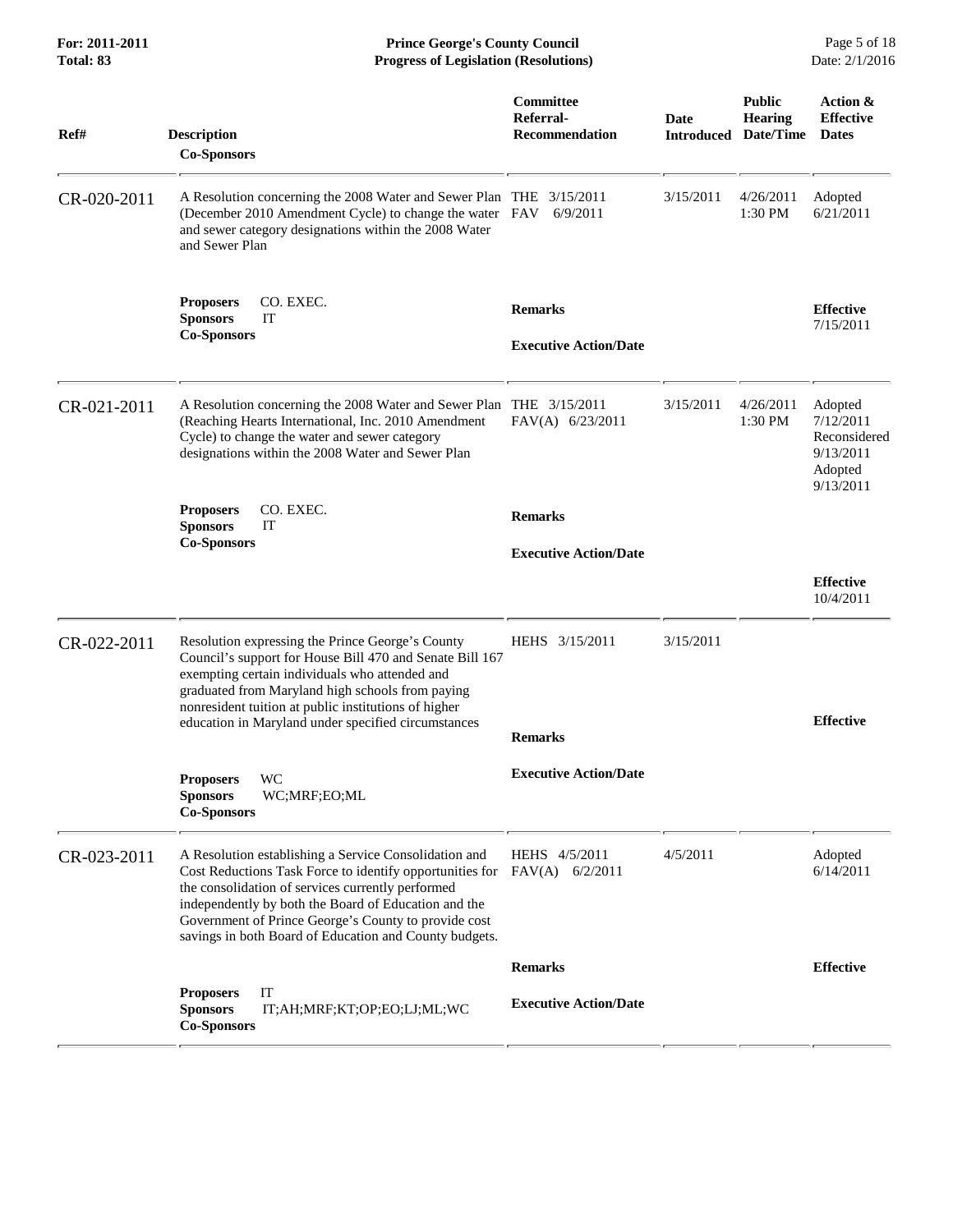| Ref#<br>CR-024-2011 | <b>Description</b><br>A Resolution concerning Supplementary Appropriations<br>of Federal, State and other funds in the amount of                                                                                                                                                                                                                 | Committee<br>Referral-<br><b>Recommendation</b><br>PSFM 3/29/2011<br>FAV(A) 4/20/2011 | Date<br><b>Introduced</b><br>3/29/2011 | <b>Public</b><br><b>Hearing</b><br>Date/Time | Action &<br><b>Effective</b><br><b>Dates</b><br>Adopted<br>5/3/2011 |
|---------------------|--------------------------------------------------------------------------------------------------------------------------------------------------------------------------------------------------------------------------------------------------------------------------------------------------------------------------------------------------|---------------------------------------------------------------------------------------|----------------------------------------|----------------------------------------------|---------------------------------------------------------------------|
|                     | \$7,855,204 to support grant programs in the Police<br>Department, Department of Housing and Community<br>Development, Department of Social Services, Soil<br>Conservation District, Fire/EMS Department, Office of<br>and Homeland Security, Health Department, and<br>Department of Family Services                                            | <b>Remarks</b>                                                                        |                                        |                                              | <b>Effective</b>                                                    |
|                     | CO. EXEC.<br><b>Proposers</b><br><b>Sponsors</b><br>IT<br><b>Co-Sponsors</b>                                                                                                                                                                                                                                                                     | <b>Executive Action/Date</b>                                                          |                                        |                                              | 5/3/2011                                                            |
| CR-025-2011         | A Resolution amending the 2010-2011<br>Telecommunications Transmission Facility Master Plan<br>to incorporate an additional proposed location for future<br>telecommunications transmission facilities                                                                                                                                           | PSFM 3/29/2011                                                                        | 3/29/2011                              |                                              |                                                                     |
|                     |                                                                                                                                                                                                                                                                                                                                                  | <b>Remarks</b>                                                                        |                                        |                                              | <b>Effective</b>                                                    |
|                     | <b>Proposers</b><br>CO. EXEC.<br><b>Sponsors</b><br><b>MRF</b>                                                                                                                                                                                                                                                                                   | <b>Executive Action/Date</b>                                                          |                                        |                                              |                                                                     |
|                     | <b>Co-Sponsors</b>                                                                                                                                                                                                                                                                                                                               |                                                                                       |                                        |                                              |                                                                     |
| CR-026-2011         | A Resolution approving and adopting the Prince<br>George's County Fiscal Year 2012 Housing and<br>Community Development Annual Action Plan                                                                                                                                                                                                       | THE 3/29/2011<br>$FAV(A)$ 5/9/2011                                                    | 3/29/2011                              | 4/26/2011<br>7:30 PM                         | Adopted<br>5/10/2011                                                |
|                     | CO. EXEC.<br><b>Proposers</b><br><b>Sponsors</b><br>IT;AH<br><b>Co-Sponsors</b>                                                                                                                                                                                                                                                                  | <b>Remarks</b>                                                                        |                                        |                                              | <b>Effective</b>                                                    |
|                     |                                                                                                                                                                                                                                                                                                                                                  | <b>Executive Action/Date</b><br>S 5/12/2011                                           |                                        |                                              |                                                                     |
| CR-027-2011         | A Resolution for the purpose of expressing the County<br>Council's support for establishing a Health Care<br>Improvement Plan which assesses Health and Healthcare<br>in Prince George's County and promotes access to quality<br>healthcare for the residents of the County, including a<br>long-term solution to the County healthcare system. | HEHS 4/5/2011<br>6/2/2011<br><b>FAV</b>                                               | 4/5/2011                               |                                              | Adopted<br>6/21/2011                                                |
|                     |                                                                                                                                                                                                                                                                                                                                                  | <b>Remarks</b>                                                                        |                                        |                                              | <b>Effective</b>                                                    |
|                     | IT;AH;MRF<br><b>Proposers</b><br><b>Sponsors</b><br>IT;AH;MRF;KT;EO;LJ;ML;OP<br><b>Co-Sponsors</b>                                                                                                                                                                                                                                               | <b>Executive Action/Date</b>                                                          |                                        |                                              |                                                                     |
| CR-028-2011         | A Resolution establishing the Prince George's Green<br>Business Advisory Board to review and evaluate the<br>County's green business opportunities and to recommend<br>appropriate policies and regulations to implement a green<br>business tax credit program in the County.                                                                   | THE 4/5/2011<br>$FAV(A)$ 5/12/2011                                                    | 4/5/2011                               |                                              | Adopted<br>5/17/2011                                                |
|                     | <b>Proposers</b><br>EO                                                                                                                                                                                                                                                                                                                           | <b>Remarks</b>                                                                        |                                        |                                              | <b>Effective</b>                                                    |
|                     | <b>Sponsors</b><br>EO;AH;MRF;IT;LJ;ML;WC<br><b>Co-Sponsors</b>                                                                                                                                                                                                                                                                                   | <b>Executive Action/Date</b><br>S 5/31/2011                                           |                                        |                                              |                                                                     |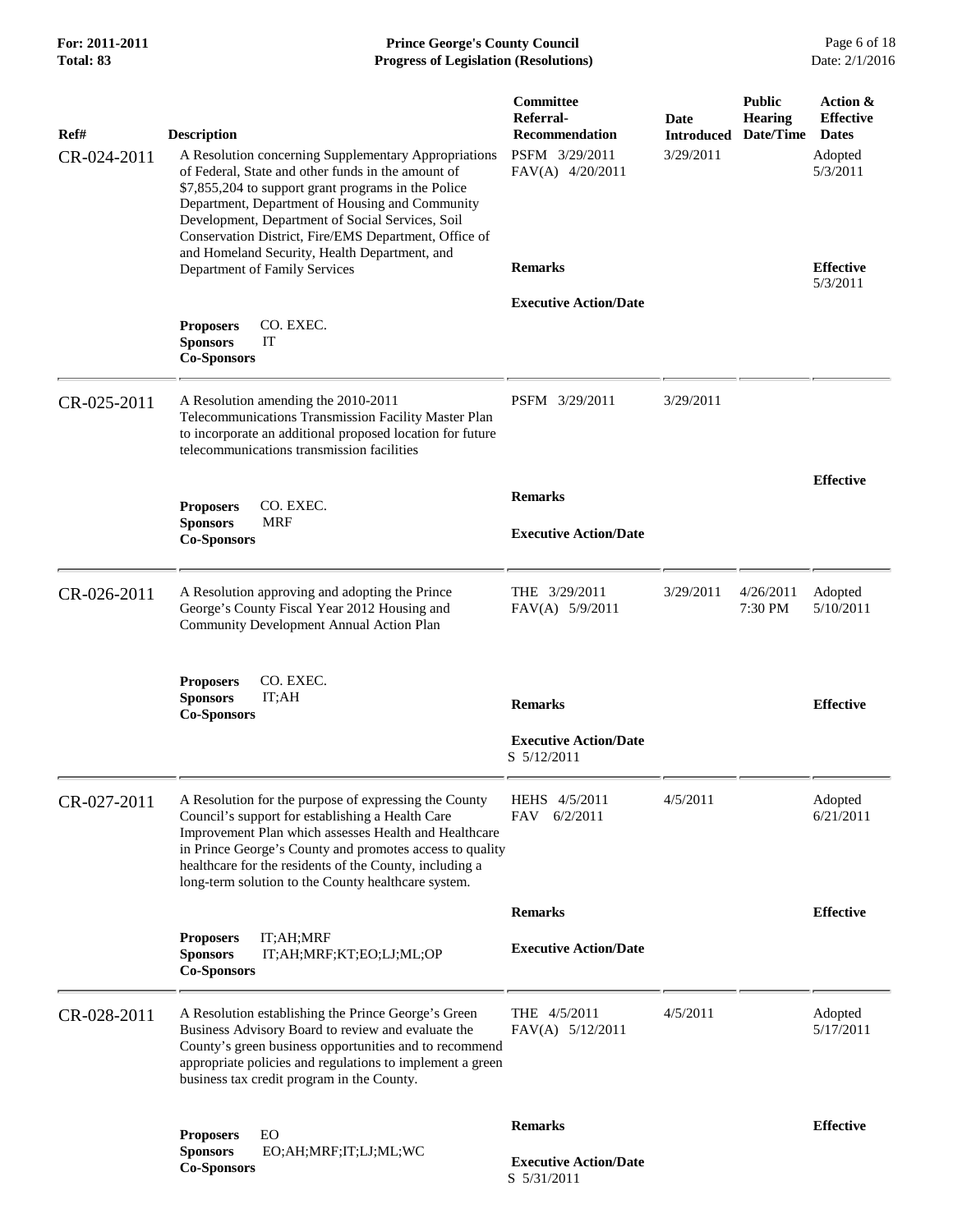**For: 2011-2011 Prince George's County Council** Page 7 of 18<br> **Prince George's County Council** Page 7 of 18<br> **Progress of Legislation (Resolutions)** Date: 2/1/2016 **Progress of Legislation (Resolutions)** 

| Ref#        | <b>Description</b>                                                                                                                                                                                                                                                                                  | Committee<br>Referral-<br>Recommendation                             | <b>Date</b><br><b>Introduced</b> | <b>Public</b><br><b>Hearing</b><br>Date/Time | Action &<br><b>Effective</b><br><b>Dates</b> |
|-------------|-----------------------------------------------------------------------------------------------------------------------------------------------------------------------------------------------------------------------------------------------------------------------------------------------------|----------------------------------------------------------------------|----------------------------------|----------------------------------------------|----------------------------------------------|
| CR-029-2011 | A resolution for the purpose of amending the program<br>regulations for the Purchase of Development Rights<br>Program.                                                                                                                                                                              | PZED 4/5/2011<br>5/19/2011<br>FAV                                    | 4/5/2011                         |                                              | Adopted<br>6/7/2011                          |
|             | <b>Proposers</b><br>M-NCPPC<br><b>Sponsors</b><br><b>MRF</b><br><b>Co-Sponsors</b>                                                                                                                                                                                                                  | <b>Remarks</b>                                                       |                                  |                                              | <b>Effective</b>                             |
|             |                                                                                                                                                                                                                                                                                                     | <b>Executive Action/Date</b>                                         |                                  |                                              |                                              |
| CR-030-2011 | A Resolution expressing the County Council's<br>recognition of the Keep America Beautiful 2011 Great<br>American Cleanup.                                                                                                                                                                           |                                                                      | 4/5/2011                         |                                              | Adopted<br>4/5/2011                          |
|             | IJ<br><b>Proposers</b>                                                                                                                                                                                                                                                                              | <b>Remarks</b>                                                       |                                  |                                              |                                              |
|             | <b>Sponsors</b><br>LJ;AH;MRF;KT;OP;EO;ML;WC;IT<br><b>Co-Sponsors</b>                                                                                                                                                                                                                                | <b>Executive Action/Date</b>                                         |                                  |                                              | <b>Effective</b>                             |
| CR-031-2011 | A Resolution amending Salary Schedule A effective July<br>1, 2010 through June 30, 2011 for Council 67, American<br>Federation of State, County and Municipal Employees<br>(AFSCME), AFL-CIO, and its affiliated Locals 1170,<br>2462, 2735 and 3389                                                | $C.O.W.$ 4/12/2011                                                   | 4/12/2011                        |                                              | Rejected<br>5/17/2011                        |
|             | <b>Proposers</b><br>CO. EXEC.<br><b>Sponsors</b><br>AH;KT;MRF<br><b>Co-Sponsors</b>                                                                                                                                                                                                                 | <b>Remarks</b><br>See also CB-9-2011<br><b>Executive Action/Date</b> |                                  |                                              | <b>Effective</b>                             |
| CR-032-2011 | A Resolution to amend the Salary Plan for Council 67,<br>American Federation of State, County and Municipal<br>Employees (AFSCME), AFL-CIO, and its affiliated Local<br>241 (School Crossing Guards) Salary Schedule X<br>effective July 1, 2010 through June 30, 2011                              | <b>Remarks</b>                                                       | 4/12/2011                        |                                              | Rejected<br>5/17/2011                        |
|             | <b>Proposers</b><br>CO. EXEC.<br><b>Sponsors</b><br>MRF;IT;AH;ML<br><b>Co-Sponsors</b>                                                                                                                                                                                                              | See also CB-10-2011<br><b>Executive Action/Date</b>                  |                                  |                                              | <b>Effective</b>                             |
| CR-033-2011 | A Resolution concerning Adequate Transportation<br>Facilities - Brandywine Road Club for the purpose of<br>suspending the Brandywine Road Club as a means of<br>satisfying the adequate transportation facilities<br>requirement in considering proposals for development in<br>the Brandywine area | PSFM 5/26/2011<br>FAV(A) 6/15/2011                                   | 4/26/2011                        |                                              | Adopted<br>7/12/2011                         |
|             |                                                                                                                                                                                                                                                                                                     | <b>Remarks</b>                                                       |                                  |                                              | <b>Effective</b>                             |
|             | <b>MRF</b><br><b>Proposers</b><br><b>Sponsors</b><br>MRF;ML<br><b>Co-Sponsors</b>                                                                                                                                                                                                                   | <b>Executive Action/Date</b>                                         |                                  |                                              |                                              |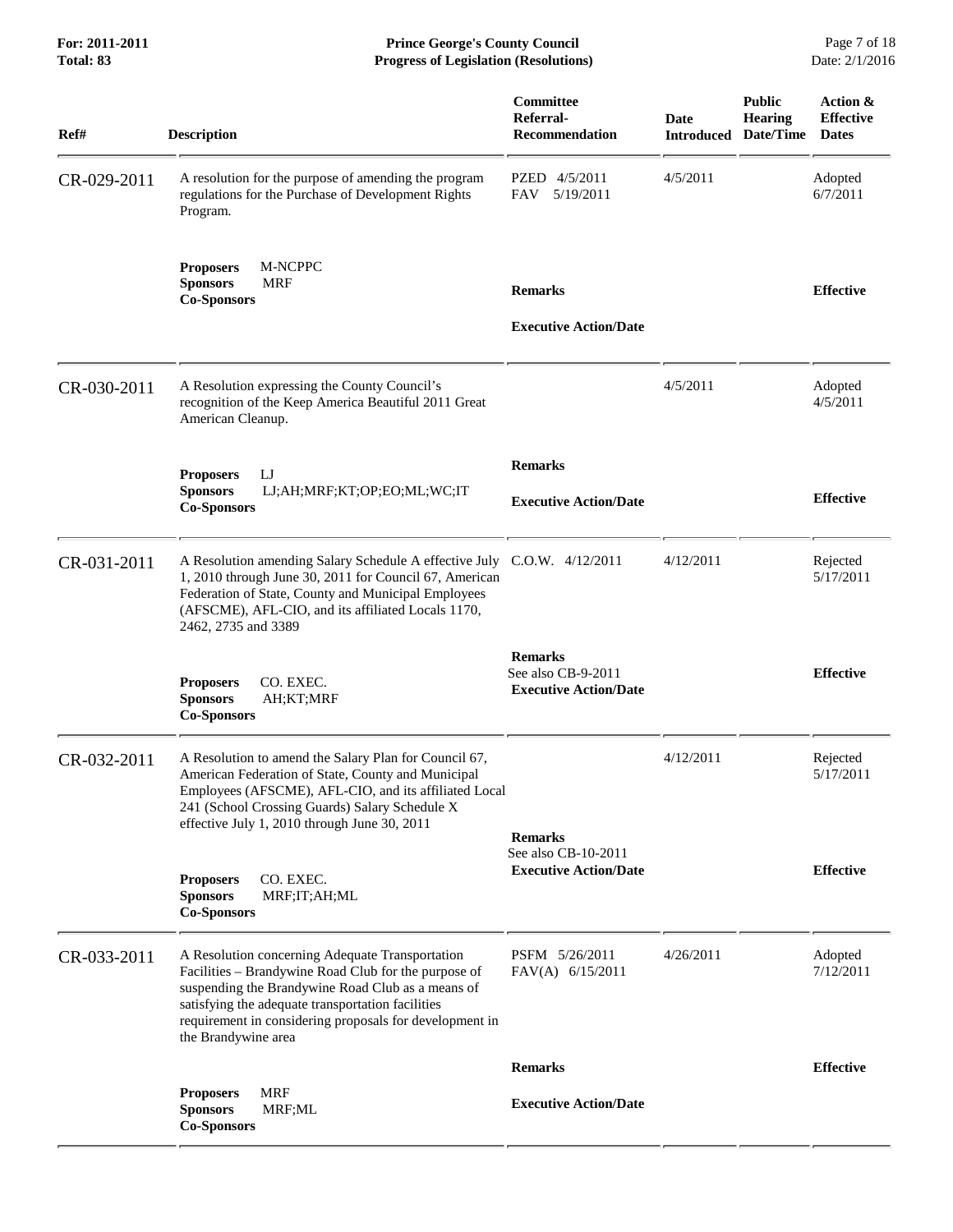| For: 2011-2011<br>Total: 83 | <b>Prince George's County Council</b><br><b>Progress of Legislation (Resolutions)</b>                                                                                                                                                                                                                                                                                                                 |                                                                                      |                                               |                                              | Page 8 of 18<br>Date: 2/1/2016                                       |
|-----------------------------|-------------------------------------------------------------------------------------------------------------------------------------------------------------------------------------------------------------------------------------------------------------------------------------------------------------------------------------------------------------------------------------------------------|--------------------------------------------------------------------------------------|-----------------------------------------------|----------------------------------------------|----------------------------------------------------------------------|
| Ref#<br>CR-034-2011         | <b>Description</b><br>A Resolution extending the appointment of Mr. Eric C.<br>Brown as Acting Director of Housing and Community<br>Development                                                                                                                                                                                                                                                       | Committee<br>Referral-<br><b>Recommendation</b><br>C.O.W. 5/10/2011<br>FAV 5/10/2011 | <b>Date</b><br><b>Introduced</b><br>5/10/2011 | <b>Public</b><br><b>Hearing</b><br>Date/Time | Action &<br><b>Effective</b><br><b>Dates</b><br>Adopted<br>5/10/2011 |
|                             | CO. EXEC.<br><b>Proposers</b><br><b>Sponsors</b><br>WC;ML;LJ;EO<br><b>Co-Sponsors</b>                                                                                                                                                                                                                                                                                                                 | <b>Remarks</b><br><b>Executive Action/Date</b>                                       |                                               |                                              | <b>Effective</b>                                                     |
| CR-035-2011                 | A Resolution approving the re-certification and<br>continuation of the Prince George's County Arts and<br><b>Entertainment District</b>                                                                                                                                                                                                                                                               | PSFM 5/10/2011<br>FAV 6/1/2011                                                       | 5/10/2011                                     | 6/14/2011<br>1:30 PM                         | Adopted<br>6/14/2011                                                 |
|                             | WC<br><b>Proposers</b><br><b>Sponsors</b><br>WC<br><b>Co-Sponsors</b>                                                                                                                                                                                                                                                                                                                                 | <b>Remarks</b><br><b>Executive Action/Date</b><br>S 6/22/2011                        |                                               |                                              | <b>Effective</b>                                                     |
| CR-036-2011                 | A Resolution transferring surplus appropriations<br>reflecting savings from Non-Departmental and the Office FAV(A) 6/1/2011<br>of Law to the Personnel Board, Office of Finance, Office<br>of Management and Budget, Board of Elections, Office of<br>Central Services, Office of Human Resources<br>Management, Office of Community Relations, Office of<br>Homeland Security, and Non-Departmental. | PSFM 5/17/2011<br><b>Remarks</b>                                                     | 5/17/2011                                     |                                              | Adopted<br>6/7/2011<br><b>Effective</b>                              |
|                             | CO. EXEC.<br><b>Proposers</b><br><b>Sponsors</b><br>IT<br><b>Co-Sponsors</b>                                                                                                                                                                                                                                                                                                                          | <b>Executive Action/Date</b>                                                         |                                               |                                              |                                                                      |
| CR-037-2011                 | A Resolution establishing the Financial Literacy Task<br>Force to explore and facilitate the financial literacy of the $W/D$ 7/6/2011<br>residents and citizens of Prince George's County.                                                                                                                                                                                                            | PSFM 5/17/2011                                                                       |                                               |                                              |                                                                      |
|                             | IJ<br><b>Proposers</b><br>LJ;MRF;KT;IT;ML;WC<br><b>Sponsors</b><br><b>Co-Sponsors</b>                                                                                                                                                                                                                                                                                                                 | <b>Remarks</b><br><b>Executive Action/Date</b>                                       |                                               |                                              | <b>Effective</b>                                                     |
| CR-038-2011                 | A Resolution revising the County's policy for the use of PSFM 5/17/2011<br>the Tax Increment Financing and other financial tools and HELD 6/1/2011<br>incentives to fund economic and community development $FAV(A)$ 7/6/2011<br>projects and initiatives in Prince George's County.                                                                                                                  |                                                                                      | 5/17/2011                                     |                                              | Adopted<br>7/19/2011                                                 |
|                             | KТ<br><b>Proposers</b><br>KT;ML;MRF;OP;IT;LJ<br><b>Sponsors</b><br><b>Co-Sponsors</b>                                                                                                                                                                                                                                                                                                                 | <b>Remarks</b>                                                                       |                                               |                                              | <b>Effective</b>                                                     |
|                             |                                                                                                                                                                                                                                                                                                                                                                                                       | <b>Executive Action/Date</b>                                                         |                                               |                                              |                                                                      |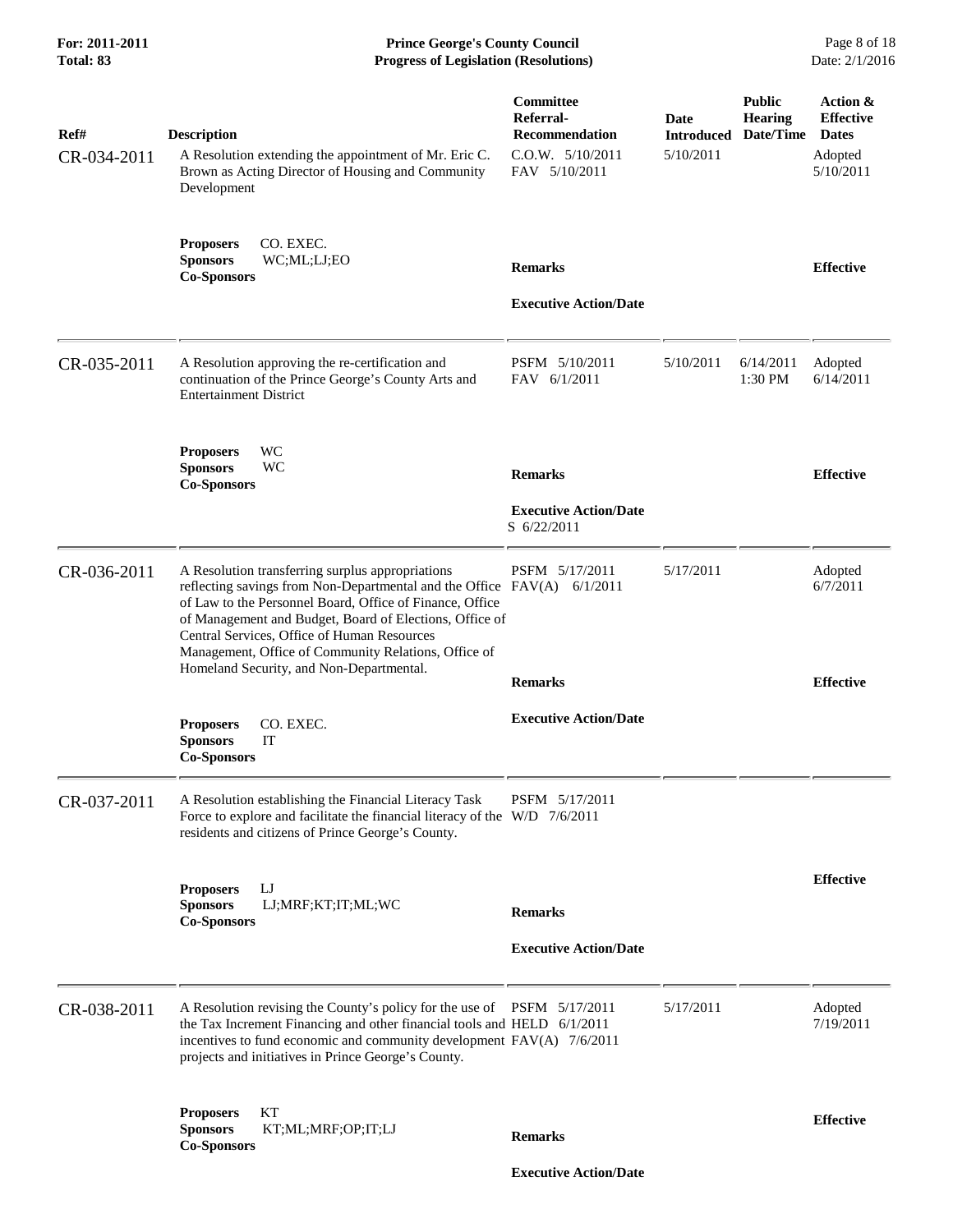| Ref#        | <b>Description</b>                                                                                                                                                                                                                                                                                                                                                                                                                                                                                                | Committee<br>Referral-<br><b>Recommendation</b> | <b>Date</b><br><b>Introduced</b> | <b>Public</b><br><b>Hearing</b><br>Date/Time | Action &<br><b>Effective</b><br><b>Dates</b> |
|-------------|-------------------------------------------------------------------------------------------------------------------------------------------------------------------------------------------------------------------------------------------------------------------------------------------------------------------------------------------------------------------------------------------------------------------------------------------------------------------------------------------------------------------|-------------------------------------------------|----------------------------------|----------------------------------------------|----------------------------------------------|
| CR-039-2011 | A Resolution extending the appointment of Ms. Monica<br>J. Johnson as Acting Director of Central Services                                                                                                                                                                                                                                                                                                                                                                                                         | C.O.W. 5/17/2011                                | 5/17/2011                        |                                              | Adopted<br>5/17/2011                         |
|             | CO. EXEC.<br><b>Proposers</b><br><b>Sponsors</b><br><b>MRF</b><br><b>Co-Sponsors</b>                                                                                                                                                                                                                                                                                                                                                                                                                              | <b>Remarks</b><br><b>Executive Action/Date</b>  |                                  |                                              | <b>Effective</b>                             |
| CR-040-2011 | A Resolution concerning Preparation of a New Sector<br>Plan and Sectional Map Amendment (SMA) and<br>Approval of Goals, Concepts, Guidelines, and a Public<br>Participation Program for the Greenbelt Metro Area and<br>MD 193 Corridor, which is a Portion of Planning Area 67<br>for the purpose of initiating an amendment to the 1989<br>Approved Master Plan for Langley Park-College                                                                                                                        | <b>Remarks</b>                                  | 5/17/2011                        |                                              | Adopted<br>5/17/2011                         |
|             | Park-Greenbelt and Vicinity; 1990 Adopted Sectional<br>Map Amendment for Planning Areas 65, 66, and 67; and<br>2001 Approved Sector Plan and Sectional Map<br>Amendment for the Greenbelt Metro Area; and approving<br>the Goals, Concepts, Guidelines, and Public Participation<br>Program in order to develop a comprehensive approach to<br>implement the recommendations of the 2002 Prince<br>George's County Approved General Plan to ensure that<br>future development is consistent with County policies. | <b>Executive Action/Date</b>                    |                                  |                                              | <b>Effective</b><br>5/17/2011                |
|             | M-NCPPC<br><b>Proposers</b><br><b>Sponsors</b><br>IT;EO<br><b>Co-Sponsors</b>                                                                                                                                                                                                                                                                                                                                                                                                                                     |                                                 |                                  |                                              |                                              |
| CR-041-2011 | A Resolution concerning the Washington Suburban<br>Sanitary Commission Capital and Operating Budgets for<br>Fiscal Year 2011 for the purpose of approving a budget<br>supplement to the Washington Suburban Sanitary<br>Commission (WSSC) Capital and Operating Budgets for<br>Fiscal Year 2011 and the WSSC Capital Improvements                                                                                                                                                                                 | <b>Remarks</b>                                  | 5/17/2011                        |                                              | Adopted<br>5/17/2011                         |
|             | Program Fiscal Year 2011 to 2016.                                                                                                                                                                                                                                                                                                                                                                                                                                                                                 | <b>Executive Action/Date</b>                    |                                  |                                              | <b>Effective</b>                             |
|             | <b>WSSC</b><br><b>Proposers</b><br><b>Sponsors</b><br>IT<br><b>Co-Sponsors</b>                                                                                                                                                                                                                                                                                                                                                                                                                                    |                                                 |                                  |                                              |                                              |
| CR-042-2011 | A Resolution approving Fiscal Year 2012 Operating and<br>Capital Budgets of the Washington Suburban Sanitary<br>Commission and recommendation of Water and Sewer<br>rates and Ad Valorem Tax Levies for Fiscal Year 2012.                                                                                                                                                                                                                                                                                         |                                                 | 5/26/2011                        |                                              | Adopted<br>5/26/2011                         |
|             |                                                                                                                                                                                                                                                                                                                                                                                                                                                                                                                   | <b>Remarks</b>                                  |                                  |                                              |                                              |
|             | IT<br><b>Proposers</b><br>IT<br><b>Sponsors</b><br><b>Co-Sponsors</b>                                                                                                                                                                                                                                                                                                                                                                                                                                             | <b>Executive Action/Date</b>                    |                                  |                                              | <b>Effective</b><br>7/1/2011                 |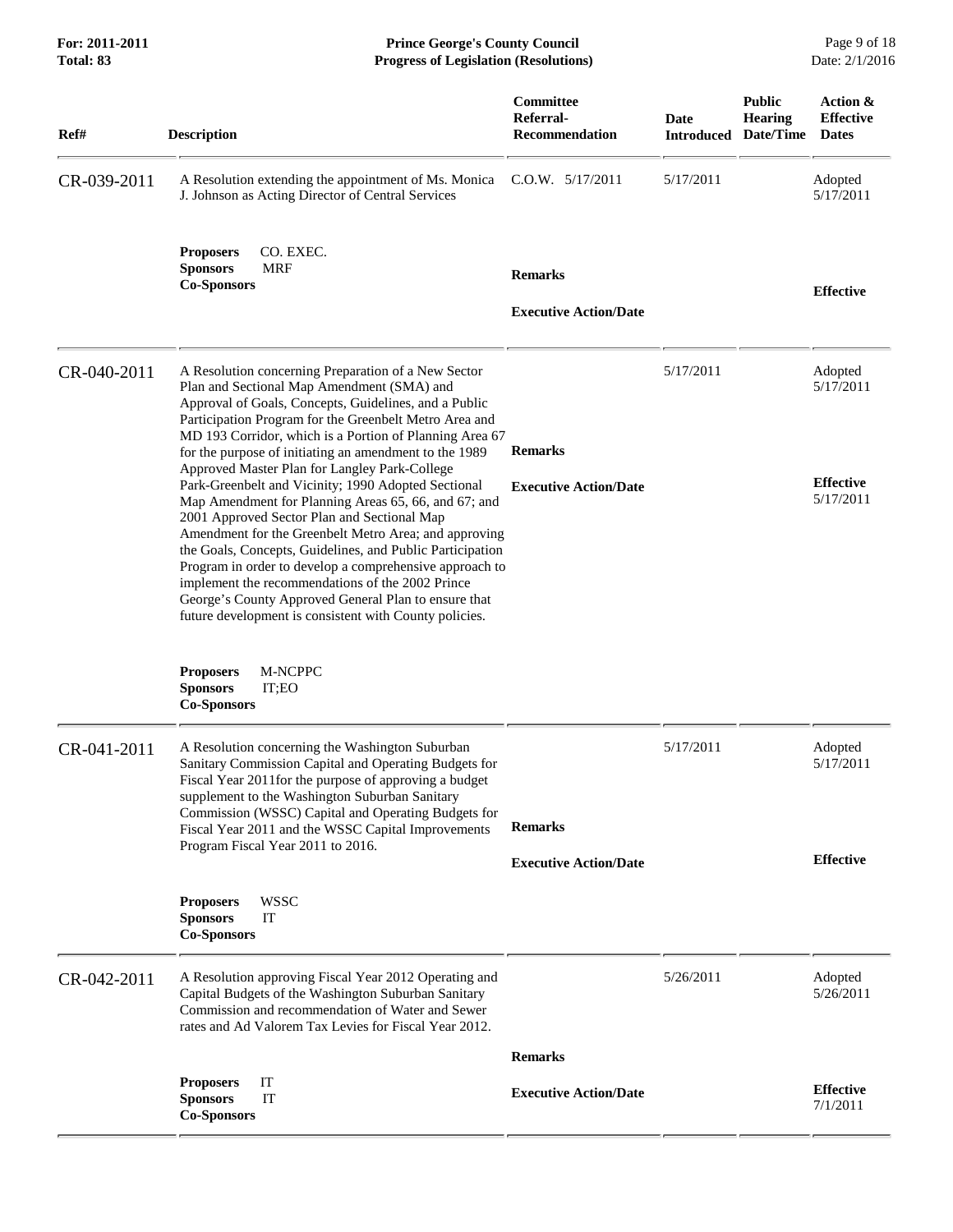**For: 2011-2011 Prince George's County Council** Page 10 of 18<br> **Progress of Legislation (Resolutions)** Date: 2/1/2016 **Progress of Legislation (Resolutions) Progress of Legislation (Resolutions)** 

| Ref#<br>CR-043-2011 | <b>Description</b><br>A Resolution approving the Washington Suburban<br>Sanitary Commission Fiscal Years 2012-2017 Capital<br>Improvement Program and FY 2012 Capital Budget for<br>Prince George's County for Water and Sewerage                                                            | Committee<br>Referral-<br><b>Recommendation</b> | <b>Date</b><br><b>Introduced</b><br>5/26/2011 | <b>Public</b><br><b>Hearing</b><br>Date/Time | Action &<br><b>Effective</b><br><b>Dates</b><br>Adopted<br>5/26/2011 |
|---------------------|----------------------------------------------------------------------------------------------------------------------------------------------------------------------------------------------------------------------------------------------------------------------------------------------|-------------------------------------------------|-----------------------------------------------|----------------------------------------------|----------------------------------------------------------------------|
|                     |                                                                                                                                                                                                                                                                                              | <b>Remarks</b>                                  |                                               |                                              |                                                                      |
|                     | IT<br><b>Proposers</b><br><b>Sponsors</b><br>IT<br><b>Co-Sponsors</b>                                                                                                                                                                                                                        | <b>Executive Action/Date</b>                    |                                               |                                              | <b>Effective</b><br>7/1/2011                                         |
| CR-044-2011         | A Resolution approving the Fiscal Year 2012<br>Washington Suburban Transit Commission's<br><b>Administrative Budget</b>                                                                                                                                                                      |                                                 | 5/26/2011                                     |                                              | Adopted<br>5/26/2011                                                 |
|                     | IT<br><b>Proposers</b>                                                                                                                                                                                                                                                                       | <b>Remarks</b>                                  |                                               |                                              |                                                                      |
|                     | IT<br><b>Sponsors</b><br><b>Co-Sponsors</b>                                                                                                                                                                                                                                                  | <b>Executive Action/Date</b>                    |                                               |                                              | <b>Effective</b><br>7/1/2011                                         |
| CR-045-2011         | A Resolution concerning the Fiscal Year 2012 Operating<br>Budget and Capital Improvement Program of the<br>Revenue Authority of Prince George's County                                                                                                                                       |                                                 | 5/26/2011                                     |                                              | Adopted<br>5/26/2011                                                 |
|                     | IT<br><b>Proposers</b>                                                                                                                                                                                                                                                                       | <b>Remarks</b>                                  |                                               |                                              |                                                                      |
|                     | IT<br><b>Sponsors</b><br><b>Co-Sponsors</b>                                                                                                                                                                                                                                                  | <b>Executive Action/Date</b>                    |                                               |                                              | <b>Effective</b><br>7/1/2011                                         |
| CR-046-2011         | A Resolution concerning the Fiscal Year 2012 Operating<br>Budget and Capital Improvement Program of the<br>Redevelopment Authority of Prince George's County                                                                                                                                 |                                                 | 5/26/2011                                     |                                              | Adopted<br>5/26/2011                                                 |
|                     | IT<br><b>Proposers</b>                                                                                                                                                                                                                                                                       | <b>Remarks</b>                                  |                                               |                                              |                                                                      |
|                     | <b>Sponsors</b><br>ТT<br><b>Co-Sponsors</b>                                                                                                                                                                                                                                                  | <b>Executive Action/Date</b>                    |                                               |                                              | <b>Effective</b><br>7/1/2011                                         |
| CR-047-2011         | A Resolution modifying the Washington Suburban<br>Sanitary Commission (WSSC) System Development<br>Charge (SDC) to help finance capital costs and to provide<br>for full and/or partial waivers of the charge for certain<br>revitalization, biotechnology, and elderly housing<br>projects. | <b>Remarks</b>                                  | 5/26/2011                                     |                                              | Adopted<br>5/26/2011                                                 |
|                     |                                                                                                                                                                                                                                                                                              | <b>Executive Action/Date</b>                    |                                               |                                              | <b>Effective</b>                                                     |
|                     | IT<br><b>Proposers</b><br><b>Sponsors</b><br>IT<br><b>Co-Sponsors</b>                                                                                                                                                                                                                        |                                                 |                                               |                                              | 7/1/2011                                                             |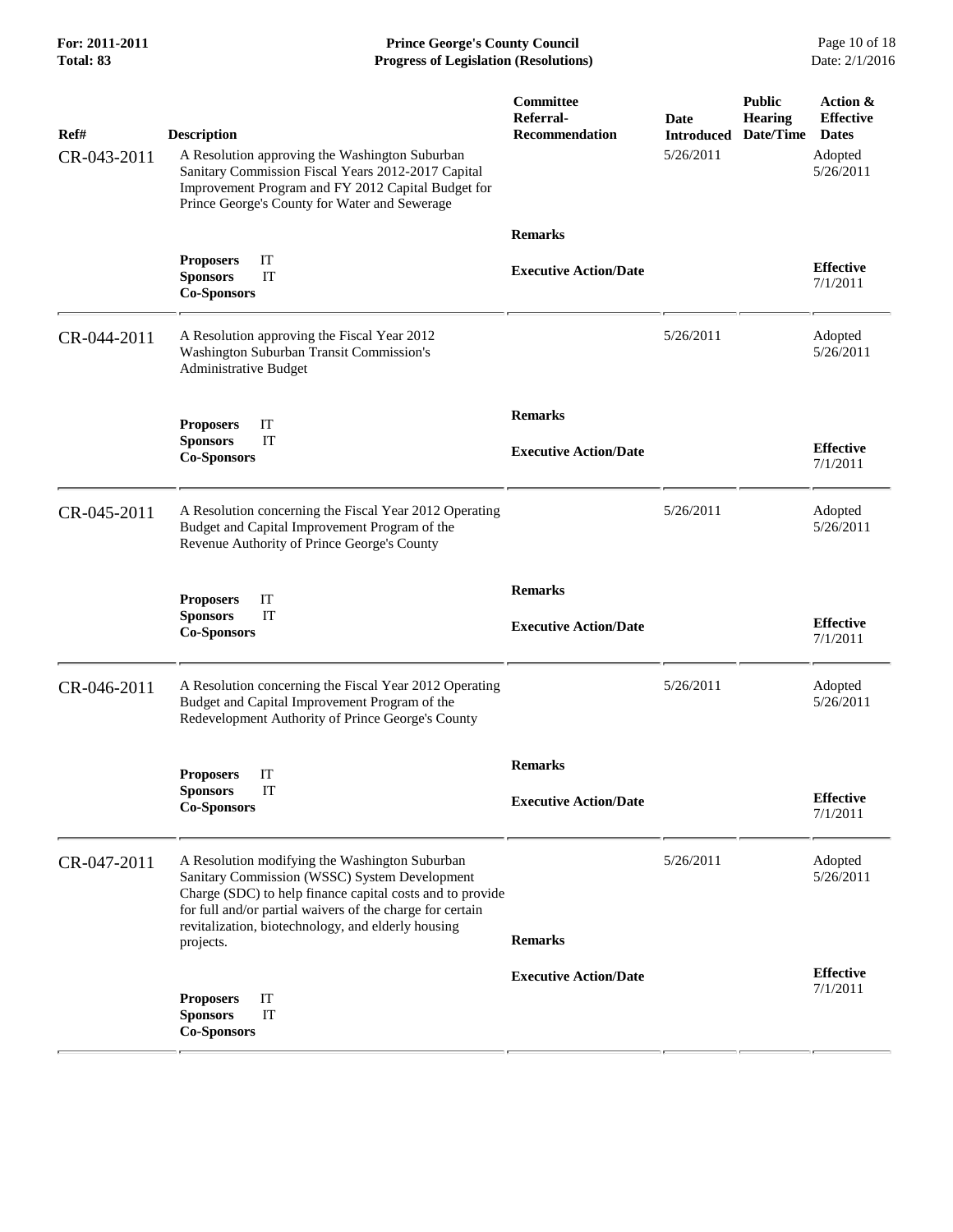| For: 2011-2011<br>Total: 83 | <b>Prince George's County Council</b><br><b>Progress of Legislation (Resolutions)</b>                                                                                                                                      |                                                                                   |                                       |                                                                       | Page 11 of 18<br>Date: 2/1/2016                                      |
|-----------------------------|----------------------------------------------------------------------------------------------------------------------------------------------------------------------------------------------------------------------------|-----------------------------------------------------------------------------------|---------------------------------------|-----------------------------------------------------------------------|----------------------------------------------------------------------|
| Ref#<br>CR-048-2011         | <b>Description</b><br>A Resolution declaring certain parcels of County-owned<br>Real Property as surplus, and approving the County<br>Executive's plan for disposal of such parcels                                        | Committee<br>Referral-<br><b>Recommendation</b><br>PSFM 6/7/2011<br>FAV 6/13/2011 | Date<br><b>Introduced</b><br>6/7/2011 | <b>Public</b><br><b>Hearing</b><br>Date/Time<br>7/19/2011<br>10:00 AM | Action &<br><b>Effective</b><br><b>Dates</b><br>Adopted<br>7/19/2011 |
|                             | <b>Proposers</b><br>CO. EXEC.<br>IT<br><b>Sponsors</b><br><b>Co-Sponsors</b>                                                                                                                                               | <b>Remarks</b><br><b>Executive Action/Date</b>                                    |                                       |                                                                       | <b>Effective</b>                                                     |
| CR-049-2011                 | A Resolution for the purpose of amending the Guidelines PZED 6/14/2011<br>for the Mitigation of Adequate Public Facilities for<br>Public Safety Infrastructure.                                                            |                                                                                   | 6/14/2011                             |                                                                       |                                                                      |
|                             | <b>MRF</b><br><b>Proposers</b><br><b>Sponsors</b><br>MRF<br><b>Co-Sponsors</b>                                                                                                                                             | <b>Remarks</b><br><b>Executive Action/Date</b>                                    |                                       |                                                                       | <b>Effective</b>                                                     |
| CR-050-2011                 | A Resolution concerning Public Safety Surcharge for the PSFM 6/14/2011<br>purpose of adjusting the Public Safety Surcharge for<br>inflation for Fiscal Year 2012, beginning July 1, 2011, as<br>required by State Law      | FAV 6/15/2011                                                                     | 6/14/2011                             |                                                                       | Adopted<br>6/21/2011                                                 |
|                             | <b>Proposers</b><br>CO. EXEC.<br>IT<br><b>Sponsors</b><br><b>Co-Sponsors</b>                                                                                                                                               | <b>Remarks</b><br><b>Executive Action/Date</b>                                    |                                       |                                                                       | <b>Effective</b><br>7/1/2011                                         |
| CR-051-2011                 | A Resolution concerning School Facilities Surcharge for<br>the purpose of adjusting the school facilities surcharge<br>for inflation for Fiscal Year 2012, beginning July 1,<br>2011, as required by State law             | PSFM 6/14/2011<br>FAV 6/15/2011                                                   | 6/14/2011                             |                                                                       | Adopted<br>6/21/2011                                                 |
|                             | CO. EXEC.<br><b>Proposers</b><br><b>Sponsors</b><br>IT<br><b>Co-Sponsors</b>                                                                                                                                               | <b>Remarks</b><br><b>Executive Action/Date</b>                                    |                                       |                                                                       | <b>Effective</b><br>7/1/2011                                         |
| CR-052-2011                 | A Resolution supporting the State of Maryland<br>Neighborhood Stabilization Program Round 3<br>Substantial Amendment, which includes \$1.7 million of<br>funding for the Suitland Neighborhood Stabilization<br>Initiative | C.0.W. 6/14/2011<br>FAV 6/14/2011                                                 | 6/14/2011                             |                                                                       | Adopted<br>6/14/2011                                                 |
|                             | CO. EXEC.<br><b>Proposers</b><br><b>Sponsors</b><br>IT<br><b>Co-Sponsors</b>                                                                                                                                               | <b>Remarks</b><br><b>Executive Action/Date</b><br>S 6/15/2011                     |                                       |                                                                       | <b>Effective</b>                                                     |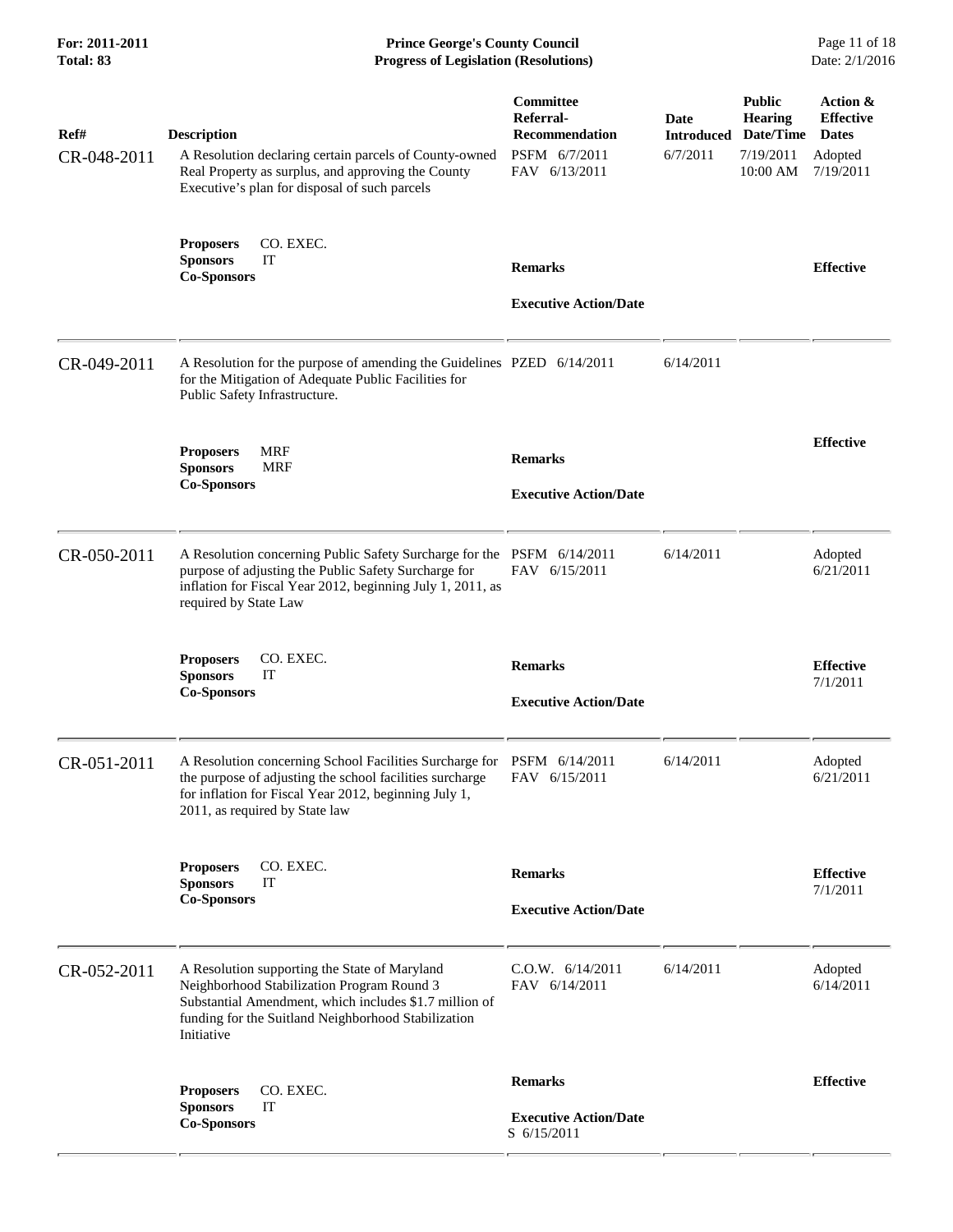| For: 2011-2011<br>Total: 83 | <b>Prince George's County Council</b><br><b>Progress of Legislation (Resolutions)</b>                                                                                                                                                                                                                                                                                               |                                                                          | Page 12 of 18<br>Date: 2/1/2016        |                                              |                                                                      |
|-----------------------------|-------------------------------------------------------------------------------------------------------------------------------------------------------------------------------------------------------------------------------------------------------------------------------------------------------------------------------------------------------------------------------------|--------------------------------------------------------------------------|----------------------------------------|----------------------------------------------|----------------------------------------------------------------------|
| Ref#<br>CR-053-2011         | <b>Description</b><br>A Resolution imposing and levying the tax rates and<br>causing to be raised the amount of taxes required by the<br>adopted budget so as to balance the budget as to<br>proposed income and expenditures for the fiscal year<br>beginning July 1, 2011; and to set forth the State tax levy<br>and the Stormwater Management District tax levy.                | <b>Committee</b><br>Referral-<br><b>Recommendation</b><br><b>Remarks</b> | Date<br><b>Introduced</b><br>6/21/2011 | <b>Public</b><br><b>Hearing</b><br>Date/Time | Action &<br><b>Effective</b><br><b>Dates</b><br>Adopted<br>6/21/2011 |
|                             | IT<br><b>Proposers</b><br><b>Sponsors</b><br>IT<br><b>Co-Sponsors</b>                                                                                                                                                                                                                                                                                                               | <b>Executive Action/Date</b>                                             |                                        |                                              | <b>Effective</b><br>7/1/2011                                         |
| CR-054-2011                 | A Resolution approving the enactment of Ordinance<br>11-O-03 amending Chapter 190 of the Code of the City<br>of College Park, concerning municipal zoning authority.                                                                                                                                                                                                                | PZED 7/12/2011<br>FAV<br>9/7/2011                                        | 7/12/2011                              | 9/13/2011<br>1:30 PM                         | Adopted<br>9/13/2011                                                 |
|                             | EO<br><b>Proposers</b><br><b>Sponsors</b><br>EO;ML<br><b>Co-Sponsors</b>                                                                                                                                                                                                                                                                                                            | <b>Remarks</b><br><b>Executive Action/Date</b>                           |                                        |                                              | <b>Effective</b>                                                     |
| CR-055-2011                 | A Resolution establishing and providing for the<br>compensation of the Chairperson of the Prince George's<br><b>County Planning Board</b>                                                                                                                                                                                                                                           |                                                                          | 7/12/2011                              |                                              | Adopted<br>7/12/2011                                                 |
|                             | CO. EXEC.<br><b>Proposers</b><br>IT<br><b>Sponsors</b><br><b>Co-Sponsors</b>                                                                                                                                                                                                                                                                                                        | <b>Remarks</b><br><b>Executive Action/Date</b>                           |                                        |                                              | <b>Effective</b>                                                     |
| CR-056-2011                 | A Resolution addressing the geographic distribution and<br>balance of the membership of the Maryland-National<br>Capital Park and Planning Commission, confirming<br>Elizabeth M. Hewlett to serve as a member of the<br>Maryland-National Capital Park and Planning<br>Commission and as Chairperson of the Prince George's<br>County Planning Board to serve on a full-time basis | <b>Remarks</b><br><b>Executive Action/Date</b>                           | 7/12/2011                              |                                              | Adopted<br>7/12/2011<br><b>Effective</b>                             |
|                             | CO. EXEC.<br><b>Proposers</b><br><b>Sponsors</b><br>IT;MRF;KT;AH;LJ;WC<br><b>Co-Sponsors</b>                                                                                                                                                                                                                                                                                        |                                                                          |                                        |                                              |                                                                      |
| CR-057-2011                 | A Resolution addressing the geographic distribution and<br>balance of the membership of the Maryland-National<br>Capital Park and Planning Commission and confirming<br>A. Shuanise Washington as a member                                                                                                                                                                          |                                                                          | 7/12/2011                              |                                              | Adopted<br>7/12/2011                                                 |
|                             |                                                                                                                                                                                                                                                                                                                                                                                     | <b>Remarks</b>                                                           |                                        |                                              |                                                                      |
|                             | CO. EXEC.<br><b>Proposers</b><br><b>Sponsors</b><br>IT;MRF;KT;AH;LJ;WC<br><b>Co-Sponsors</b>                                                                                                                                                                                                                                                                                        | <b>Executive Action/Date</b>                                             |                                        |                                              | <b>Effective</b>                                                     |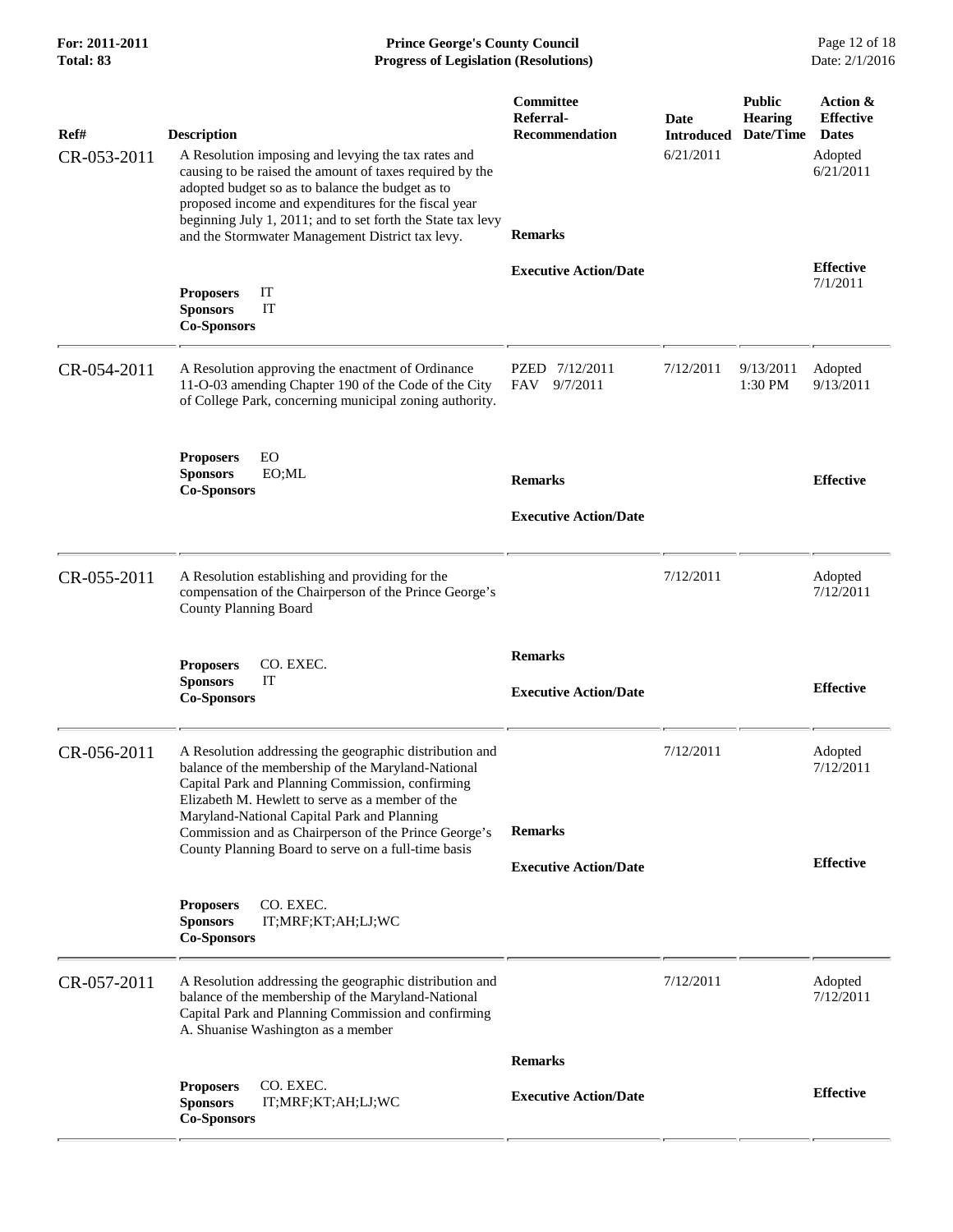**For: 2011-2011 Prince George's County Council** Page 13 of 18<br> **Prince George's County Council** Page 13 of 18<br> **Progress of Legislation (Resolutions)** Date: 2/1/2016 **Progress of Legislation (Resolutions) Progress of Legislation (Resolutions)** 

| Ref#        | <b>Description</b>                                                                                                                                                                                                                                            | <b>Committee</b><br>Referral-<br>Recommendation | Date<br><b>Introduced</b> | <b>Public</b><br><b>Hearing</b><br>Date/Time | Action &<br><b>Effective</b><br><b>Dates</b> |
|-------------|---------------------------------------------------------------------------------------------------------------------------------------------------------------------------------------------------------------------------------------------------------------|-------------------------------------------------|---------------------------|----------------------------------------------|----------------------------------------------|
| CR-058-2011 | A Resolution addressing the geographic distribution and<br>balance of the membership of the Maryland-National<br>Capital Park and Planning Commission and confirming<br>Dorothy F. Bailey as a member                                                         |                                                 | 7/12/2011                 |                                              | Adopted<br>7/12/2011                         |
|             |                                                                                                                                                                                                                                                               | <b>Remarks</b>                                  |                           |                                              |                                              |
|             | CO. EXEC.<br><b>Proposers</b><br><b>Sponsors</b><br>IT;MRF;KT;AH;LJ;WC<br><b>Co-Sponsors</b>                                                                                                                                                                  | <b>Executive Action/Date</b>                    |                           |                                              | <b>Effective</b>                             |
| CR-059-2011 | A Resolution directing that a special election be held to<br>fill a vacancy on the County Council and to establish the<br>dates for conducting the special primary election, the<br>special election, and the deadline for the certification of<br>candidacy. | <b>Remarks</b>                                  | 8/2/2011                  |                                              | Adopted<br>8/2/2011                          |
|             | <b>Proposers</b><br>IT<br><b>Sponsors</b><br>IT;KT;OP;AH;EO;ML;MRF<br><b>Co-Sponsors</b>                                                                                                                                                                      | <b>Executive Action/Date</b>                    |                           |                                              | <b>Effective</b>                             |
| CR-060-2011 | A Resolution approving the enactment of Ordinance<br>-12-11 amending Chapter 26 of the Code of the City of<br>Bowie, concerning municipal zoning authority.                                                                                                   | PZED 9/13/2011<br>FAV<br>9/21/2011              | 9/13/2011                 | 10/18/2011 Adopted<br>10:00 AM               | 10/18/2011                                   |
|             | <b>Proposers</b><br>IT<br>IT<br><b>Sponsors</b><br><b>Co-Sponsors</b>                                                                                                                                                                                         | <b>Remarks</b>                                  |                           |                                              | <b>Effective</b>                             |
|             |                                                                                                                                                                                                                                                               | <b>Executive Action/Date</b>                    |                           |                                              |                                              |
| CR-061-2011 | A Resolution for the purpose of clarifying exemptions to<br>the Brandywine Road Club suspension for mixed use<br>zones.                                                                                                                                       | PSFM 9/20/2011<br>FAV(A) 10/19/2011             | 9/20/2011                 |                                              | Adopted<br>10/25/2011                        |
|             | <b>MRF</b><br><b>Proposers</b><br><b>Sponsors</b><br><b>MRF</b><br><b>Co-Sponsors</b>                                                                                                                                                                         | <b>Remarks</b>                                  |                           |                                              | <b>Effective</b>                             |
|             |                                                                                                                                                                                                                                                               | <b>Executive Action/Date</b>                    |                           |                                              |                                              |
| CR-062-2011 | A Resolution for the purpose of expressing the County<br>Council's support for declaring September 22, 2011 as<br>Car Free Day in Prince George's County as part of<br>international mobility week in the Washington, D.C.<br>metropolitan region.            |                                                 | 9/20/2011                 |                                              | Adopted<br>9/20/2011                         |
|             |                                                                                                                                                                                                                                                               | <b>Remarks</b>                                  |                           |                                              |                                              |
|             | <b>Proposers</b><br>IT;EO;AH;KT<br>IT;EO;AH;KT;MRF;WC;ML<br><b>Sponsors</b><br><b>Co-Sponsors</b>                                                                                                                                                             | <b>Executive Action/Date</b>                    |                           |                                              | <b>Effective</b>                             |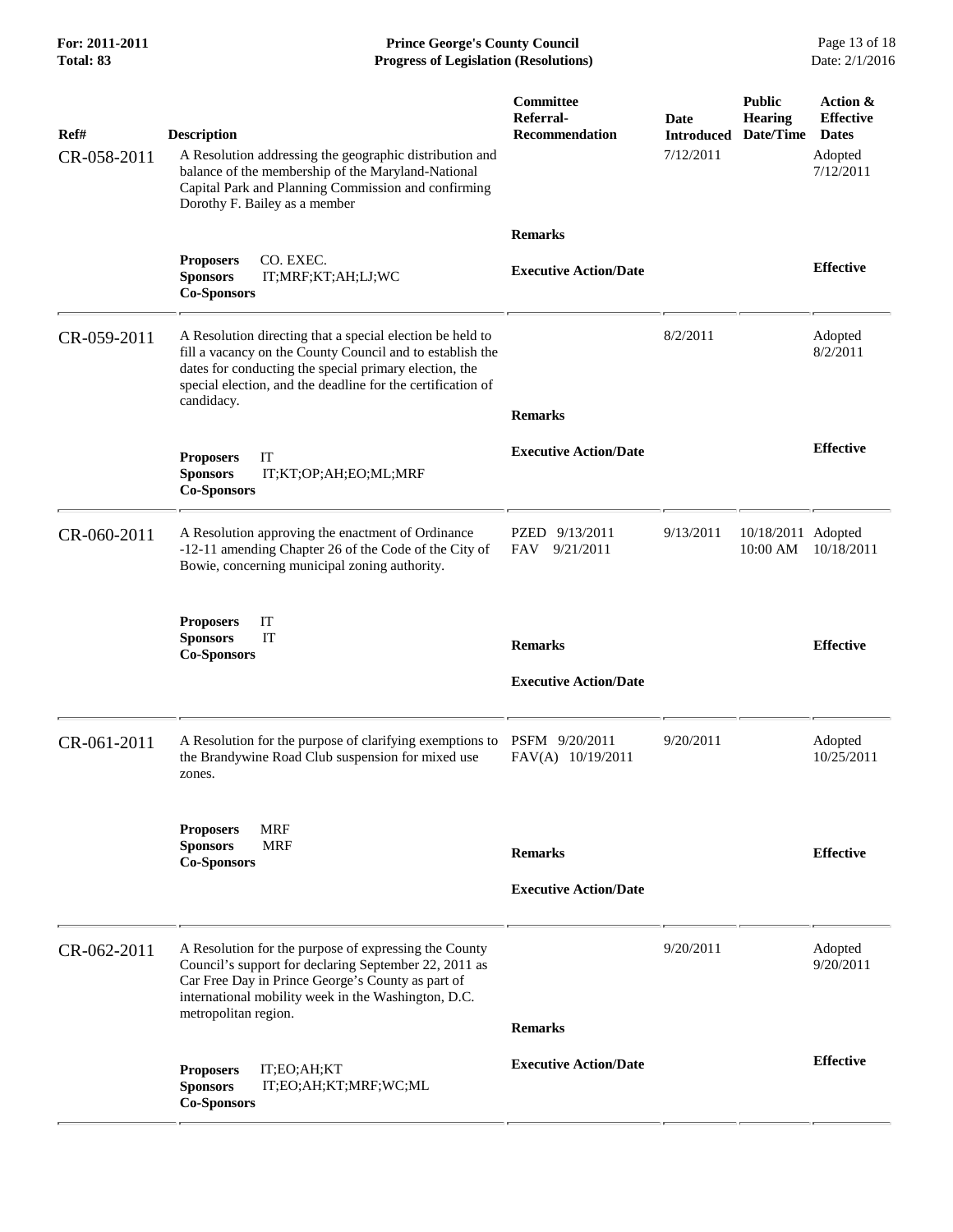| For: 2011-2011<br>Total: 83 | <b>Prince George's County Council</b><br><b>Progress of Legislation (Resolutions)</b>                                                                                                                                                                                                                       |                                                                         |                                        |                                              | Page 14 of 18<br>Date: 2/1/2016                                       |
|-----------------------------|-------------------------------------------------------------------------------------------------------------------------------------------------------------------------------------------------------------------------------------------------------------------------------------------------------------|-------------------------------------------------------------------------|----------------------------------------|----------------------------------------------|-----------------------------------------------------------------------|
| Ref#<br>CR-063-2011         | <b>Description</b><br>A Resolution amending provisions of the Prince George's PSFM 9/27/2011<br>County Procurement Regulations to add Native<br>Americans to the definition of minority individuals and<br>refine the definitions of certain groups identified in the<br>definition of minority individuals | <b>Committee</b><br>Referral-<br><b>Recommendation</b><br>FAV 10/5/2011 | Date<br><b>Introduced</b><br>9/27/2011 | <b>Public</b><br><b>Hearing</b><br>Date/Time | Action &<br><b>Effective</b><br><b>Dates</b><br>Adopted<br>11/15/2011 |
|                             | CO. EXEC.<br><b>Proposers</b><br>WC;EO<br><b>Sponsors</b><br><b>Co-Sponsors</b>                                                                                                                                                                                                                             | <b>Remarks</b><br><b>Executive Action/Date</b><br>S 12/7/2011           |                                        |                                              | <b>Effective</b>                                                      |
| CR-064-2011                 | A Resolution concerning Maryland-National Capital Park PZED 9/27/2011<br>and Planning Commission for the purpose of amending<br>certain revenues and expenditures in the Approved<br>Maryland-National Capital Park and Planning<br>Commission's Annual Budget for Fiscal Year 2011.                        |                                                                         | 9/27/2011                              | 11/1/2011<br>1:30 PM                         | Adopted<br>11/1/2011                                                  |
|                             | M-NCPPC<br><b>Proposers</b><br><b>Sponsors</b><br>IT<br><b>Co-Sponsors</b>                                                                                                                                                                                                                                  | <b>Remarks</b><br><b>Executive Action/Date</b>                          |                                        |                                              | <b>Effective</b>                                                      |
| CR-065-2011                 | A Resolution designating the Prince George's County<br>Police Department as the Primary Law Enforcement Unit FAV 10/27/2011<br>for Prince George's County to receive records in<br>accordance with Annotated Code of Maryland, Business<br>Regulations Article, Section 17-1011(b)                          | THE 10/18/2011                                                          | 10/18/2011                             |                                              | Adopted<br>11/1/2011                                                  |
|                             | CO. EXEC.<br><b>Proposers</b><br><b>Sponsors</b><br>IT<br><b>Co-Sponsors</b>                                                                                                                                                                                                                                | <b>Remarks</b><br><b>Executive Action/Date</b><br>S 11/17/2011          |                                        |                                              | <b>Effective</b><br>11/1/2011                                         |
| CR-066-2011                 | A Resolution concerning Economic Development Week<br>for the purpose of expressing Prince George's County's<br>support for declaring the week of October 24-28, 2011 as<br>Economic Development Week in Prince George's County                                                                              |                                                                         | 10/18/2011                             |                                              | Adopted<br>10/18/2011                                                 |
|                             | CO. EXEC.<br><b>Proposers</b><br><b>Sponsors</b><br>MRF;KT;AH;EO;ML;IT<br><b>Co-Sponsors</b>                                                                                                                                                                                                                | <b>Remarks</b><br><b>Executive Action/Date</b><br>S 11/2/2011           |                                        |                                              | <b>Effective</b>                                                      |
| CR-067-2011                 | A Resolution establishing spending control limits on the THE 10/13/2011<br>Fiscal Year 2013 Water and Sewer Operating and Capital FAV 10/13/2011<br>Budgets of the Washington Suburban Sanitary<br>Commission (WSSC)                                                                                        |                                                                         | 10/18/2011                             |                                              | Adopted<br>10/18/2011                                                 |
|                             | IT<br><b>Proposers</b><br><b>Sponsors</b><br>IT                                                                                                                                                                                                                                                             | <b>Remarks</b>                                                          |                                        |                                              | <b>Effective</b>                                                      |
|                             | <b>Co-Sponsors</b>                                                                                                                                                                                                                                                                                          | <b>Executive Action/Date</b>                                            |                                        |                                              |                                                                       |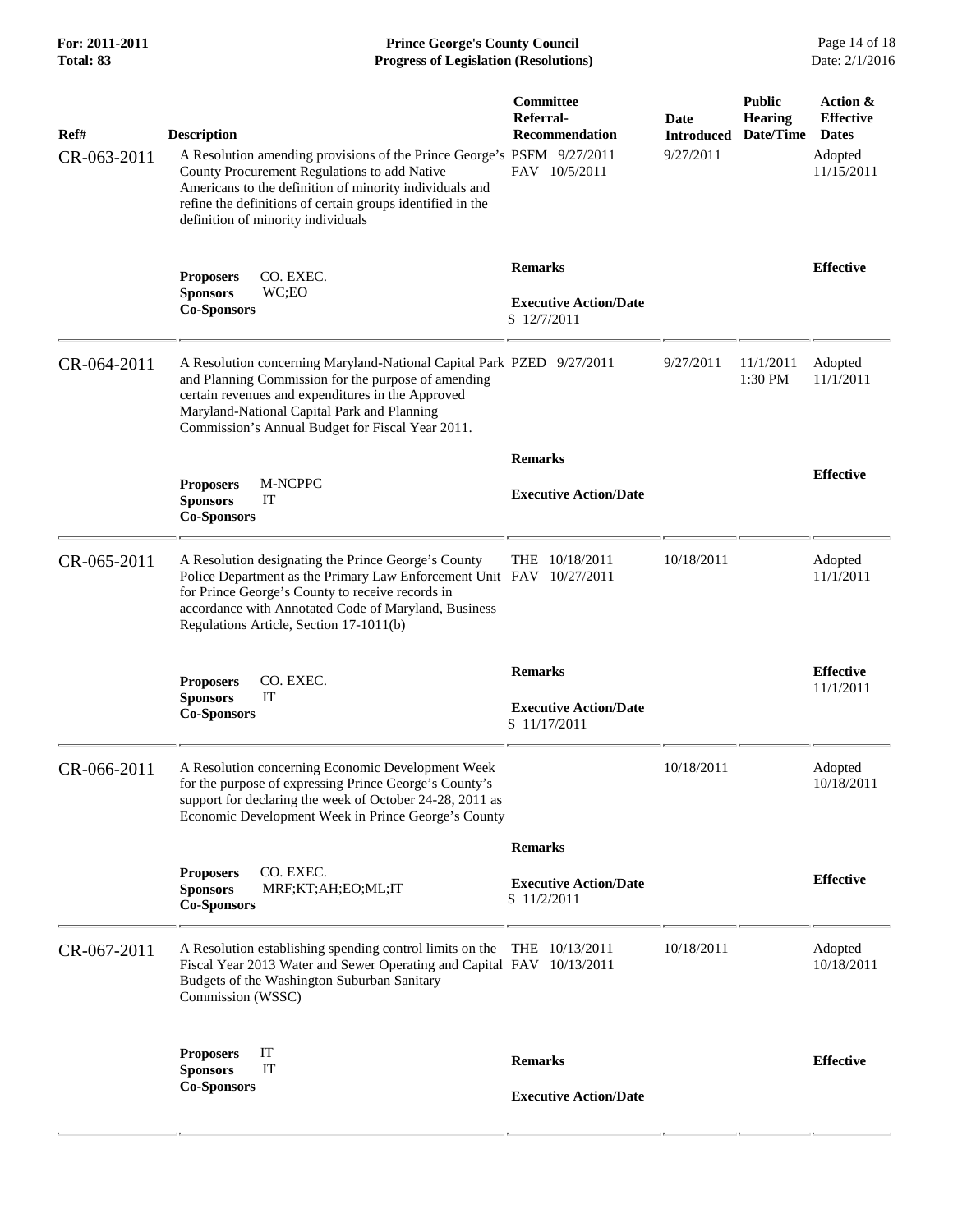## **For: 2011-2011 Prince George's County Council** Page 15 of 18<br> **Prince George's County Council** Page 15 of 18<br> **Progress of Legislation (Resolutions)** Date: 2/1/2016 **Progress of Legislation (Resolutions) Progress of Legislation (Resolutions)**

| Ref#        | <b>Description</b>                                                                                                                                                                                                                                                                                                                                                      | <b>Committee</b><br>Referral-<br><b>Recommendation</b> | Date<br><b>Introduced</b> | <b>Public</b><br><b>Hearing</b><br>Date/Time | Action &<br><b>Effective</b><br><b>Dates</b> |
|-------------|-------------------------------------------------------------------------------------------------------------------------------------------------------------------------------------------------------------------------------------------------------------------------------------------------------------------------------------------------------------------------|--------------------------------------------------------|---------------------------|----------------------------------------------|----------------------------------------------|
| CR-068-2011 | A Resolution concerning the State of Maryland<br>Neighborhood and Community Assistance Program for<br>the purpose of expressing approval of the project<br>submitted by The Red Devils to the Maryland<br>Department of Housing and Community Development for<br>participation in the Department's Community Investment                                                 | THE 10/25/2011<br>FAV 10/27/2011                       | 10/25/2011                |                                              | Adopted<br>11/1/2011                         |
|             | Tax Credit Program                                                                                                                                                                                                                                                                                                                                                      | <b>Remarks</b>                                         |                           | <b>Effective</b>                             |                                              |
|             | <b>Proposers</b><br>CO. EXEC.<br><b>Sponsors</b><br>IT<br><b>Co-Sponsors</b>                                                                                                                                                                                                                                                                                            | <b>Executive Action/Date</b><br>S 11/17/2011           |                           |                                              |                                              |
| CR-069-2011 | A Resolution concerning the State of Maryland<br>Neighborhood and Community Assistance Program for<br>the purpose of expressing approval of the project<br>submitted by CASA de Maryland, Inc., to the Maryland<br>Department of Housing and Community Development for                                                                                                  | FAV 10/27/2011                                         | 10/25/2011                |                                              | Adopted<br>11/1/2011                         |
|             | participation in the Department's Community Investment<br>Tax Credit Program                                                                                                                                                                                                                                                                                            | <b>Remarks</b>                                         |                           |                                              | <b>Effective</b>                             |
|             | CO. EXEC.<br><b>Proposers</b><br><b>Sponsors</b><br>EO;ML;WC<br><b>Co-Sponsors</b>                                                                                                                                                                                                                                                                                      | <b>Executive Action/Date</b><br>S 11/17/2011           |                           |                                              |                                              |
| CR-070-2011 | A Resolution concerning the State of Maryland<br>Neighborhood and Community Assistance Program for<br>the purpose of expressing approval of the project<br>submitted by Jehovah Jireh Community Development<br>Center, Inc. to the Maryland Department of Housing and<br>Community Development for participation in the<br>Department's Community Investment Tax Credit | THE 10/25/2011<br>FAV 10/27/2011                       | 10/25/2011                |                                              | Adopted<br>11/1/2011                         |
|             | Program                                                                                                                                                                                                                                                                                                                                                                 | <b>Remarks</b>                                         |                           |                                              | <b>Effective</b>                             |
|             | CO. EXEC.<br><b>Proposers</b><br><b>Sponsors</b><br>IT<br><b>Co-Sponsors</b>                                                                                                                                                                                                                                                                                            | <b>Executive Action/Date</b><br>S 11/17/2011           |                           |                                              |                                              |
| CR-071-2011 | A Resolution concerning the State of Maryland<br>Neighborhood and Community Assistance Program for<br>the purpose of expressing approval of the project<br>submitted by Housing Initiative Partnership, Inc., to the<br>Maryland Department of Housing and Community                                                                                                    | FAV 10/27/2011                                         | 10/25/2011                |                                              | Adopted<br>11/1/2011                         |
|             | Development for participation in the Department's<br>Community Investment Tax Credit Program                                                                                                                                                                                                                                                                            | <b>Remarks</b>                                         |                           |                                              | <b>Effective</b>                             |
|             | <b>Proposers</b><br>CO. EXEC.<br><b>Sponsors</b><br>MRF;OP;ML;AH<br><b>Co-Sponsors</b>                                                                                                                                                                                                                                                                                  | <b>Executive Action/Date</b><br>S 11/17/2011           |                           |                                              |                                              |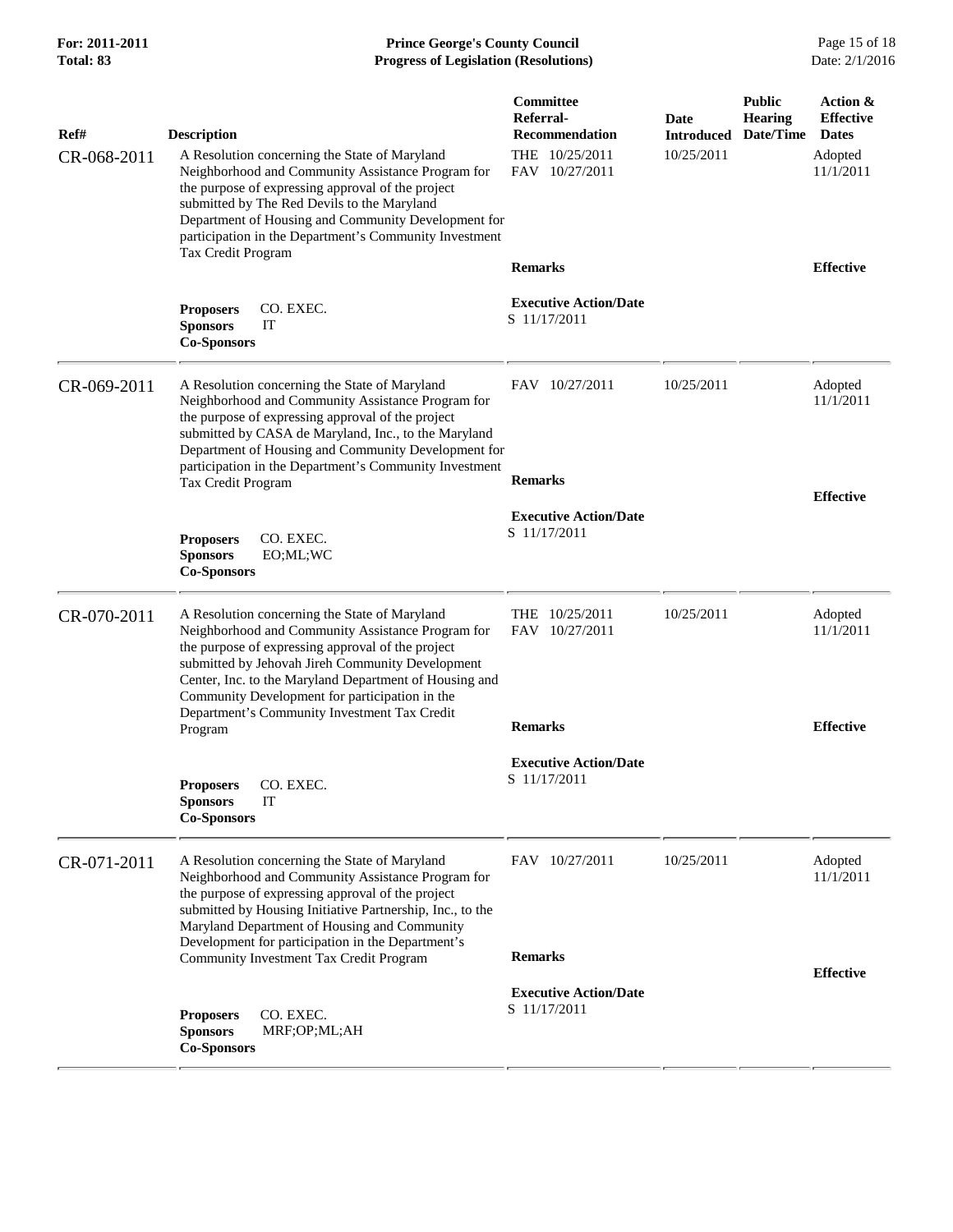## **For: 2011-2011 Prince George's County Council** Page 16 of 18<br> **Prince George's County Council** Page 16 of 18<br> **Progress of Legislation (Resolutions)** Date: 2/1/2016 **Progress of Legislation (Resolutions) Progress of Legislation (Resolutions)**

| Ref#        | <b>Description</b>                                                                                                                                                                                                                                                                                                                                                                     | <b>Committee</b><br>Referral-<br><b>Recommendation</b> | Date<br><b>Introduced</b> | <b>Public</b><br><b>Hearing</b><br>Date/Time | Action &<br><b>Effective</b><br><b>Dates</b> |
|-------------|----------------------------------------------------------------------------------------------------------------------------------------------------------------------------------------------------------------------------------------------------------------------------------------------------------------------------------------------------------------------------------------|--------------------------------------------------------|---------------------------|----------------------------------------------|----------------------------------------------|
| CR-072-2011 | A Resolution concerning the State of Maryland<br>Neighborhood and Community Assistance Program for<br>the purpose of expressing approval of the project<br>submitted by the Alice Ferguson Foundation to the<br>Maryland Department of Housing and Community<br>Development for participation in the Department's<br>Community Investment Tax Credit Program                           | THE 10/25/2011<br>FAV 10/27/2011                       | 10/25/2011                |                                              | Adopted<br>11/1/2011                         |
|             |                                                                                                                                                                                                                                                                                                                                                                                        | <b>Remarks</b>                                         |                           |                                              | <b>Effective</b>                             |
|             | CO. EXEC.<br><b>Proposers</b><br><b>Sponsors</b><br>MRF;OP;AH;ML<br><b>Co-Sponsors</b>                                                                                                                                                                                                                                                                                                 | <b>Executive Action/Date</b><br>S 11/17/2011           |                           |                                              |                                              |
| CR-073-2011 | A Resolution concerning Supplementary Appropriations<br>of Federal, State and other funds in the amount of<br>\$1,207,155 for the Police Department, Office of<br>Homeland Security, Department of Social Services,<br>Health Department and Department of Family Services                                                                                                             | PSFM 10/25/2011<br>FAV(A) 11/2/2011                    | 10/25/2011                |                                              | Adopted<br>11/8/2011                         |
|             | CO. EXEC.<br><b>Proposers</b>                                                                                                                                                                                                                                                                                                                                                          | <b>Remarks</b>                                         |                           |                                              | <b>Effective</b>                             |
|             | <b>Sponsors</b><br>OP;AH;IT;ML;EO<br><b>Co-Sponsors</b>                                                                                                                                                                                                                                                                                                                                | <b>Executive Action/Date</b>                           |                           |                                              | 11/8/2011                                    |
| CR-074-2011 | A Resolution concerning Supplementary Appropriations<br>of Federal, State and other funds in the amount of<br>\$5,100,300 for the Department of Family Services,<br>Department of Social Services, Health Department,<br>Department of Corrections, Police Department, Office of<br>the Sheriff, Department of Public Works and<br>Transportation, Circuit Court and the Office of the | PSFM 10/25/2011<br>FAV 11/2/2011                       | 10/25/2011                |                                              | Adopted<br>11/8/2011                         |
|             | State's Attorney                                                                                                                                                                                                                                                                                                                                                                       | <b>Remarks</b>                                         |                           |                                              | <b>Effective</b><br>11/8/2011                |
|             |                                                                                                                                                                                                                                                                                                                                                                                        | <b>Executive Action/Date</b>                           |                           |                                              |                                              |
|             | <b>Proposers</b><br>CO. EXEC.<br>IT;MRF;AH;ML;EO;OP;KT<br><b>Sponsors</b><br><b>Co-Sponsors</b>                                                                                                                                                                                                                                                                                        |                                                        |                           |                                              |                                              |
| CR-075-2011 | A Resolution addressing the geographic distribution and<br>balance of the membership of the Maryland-National<br>Capital Park and Planning Commission and confirming<br>John P. Shoaff as a member.                                                                                                                                                                                    |                                                        | 11/1/2011                 |                                              | Adopted<br>11/1/2011                         |
|             |                                                                                                                                                                                                                                                                                                                                                                                        | <b>Remarks</b>                                         |                           |                                              |                                              |
|             | <b>Proposers</b><br>CO. EXEC.<br>MRF;IT<br><b>Sponsors</b><br><b>Co-Sponsors</b>                                                                                                                                                                                                                                                                                                       | <b>Executive Action/Date</b>                           |                           |                                              | <b>Effective</b>                             |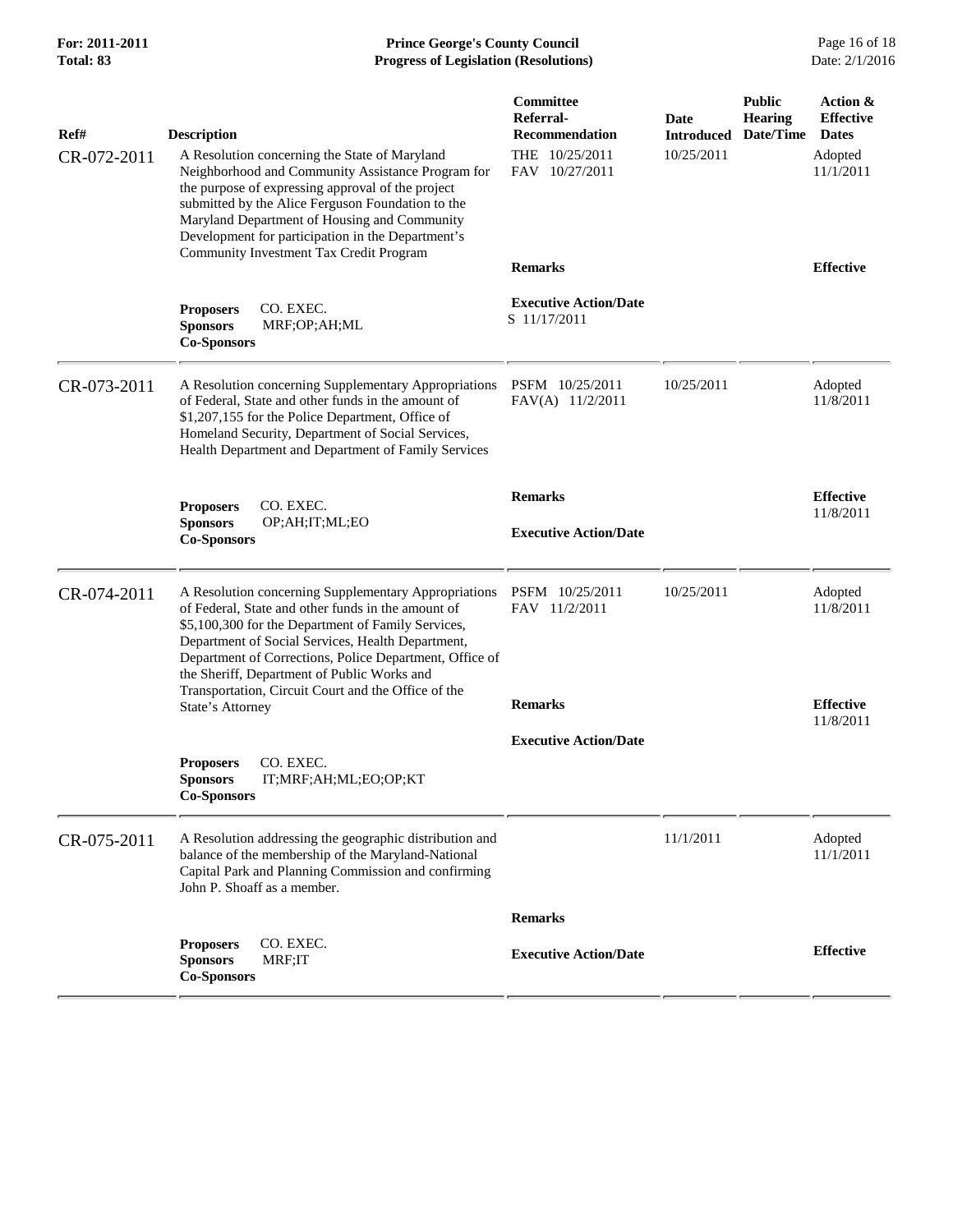| For: 2011-2011<br>Total: 83 | <b>Prince George's County Council</b><br><b>Progress of Legislation (Resolutions)</b>                                                                                                                                                                                                                                                                                                                                |                                                                                                   |                                        |                                              | Page 17 of 18<br>Date: 2/1/2016                                                          |  |
|-----------------------------|----------------------------------------------------------------------------------------------------------------------------------------------------------------------------------------------------------------------------------------------------------------------------------------------------------------------------------------------------------------------------------------------------------------------|---------------------------------------------------------------------------------------------------|----------------------------------------|----------------------------------------------|------------------------------------------------------------------------------------------|--|
| Ref#<br>CR-076-2011         | <b>Description</b><br>A Resolution initiating an amendment to the<br>1981Adopted Functional Master Plan for Parks,<br>Recreation and Open Space and 2002 General Plan and<br>approving Goals, Concepts, Guidelines, and a Public<br>Participation Program in order to develop a<br>comprehensive approach to the provision of park,<br>recreation, and open space recommendations consistent<br>with County policies | Committee<br>Referral-<br><b>Recommendation</b><br><b>Remarks</b><br><b>Executive Action/Date</b> | Date<br><b>Introduced</b><br>11/1/2011 | <b>Public</b><br><b>Hearing</b><br>Date/Time | Action &<br><b>Effective</b><br><b>Dates</b><br>Adopted<br>11/1/2011<br><b>Effective</b> |  |
|                             | M-NCPPC<br><b>Proposers</b><br><b>Sponsors</b><br>MRF;IT;ML;WC<br><b>Co-Sponsors</b>                                                                                                                                                                                                                                                                                                                                 |                                                                                                   |                                        |                                              |                                                                                          |  |
| CR-077-2011                 | A Resolution extending the appointment of Pamela<br>Brown Creekmur as Acting Health Officer for Prince<br>George's County                                                                                                                                                                                                                                                                                            | $C.0.W.$ $11/1/2011$<br>FAV 11/8/2011                                                             | 11/1/2011                              |                                              | Adopted<br>11/8/2011                                                                     |  |
|                             | CO. EXEC.<br><b>Proposers</b><br><b>Sponsors</b><br>IT<br><b>Co-Sponsors</b>                                                                                                                                                                                                                                                                                                                                         | <b>Remarks</b><br><b>Executive Action/Date</b>                                                    |                                        |                                              | <b>Effective</b>                                                                         |  |
| CR-078-2011                 | A Resolution for the purpose of expressing the County<br>Council's continued support for the development of new<br>high-capacity, fixed-route transit service on the 18.8-mile<br>MD Route 5/US Route 301 corridor alignment between<br>the Branch Avenue Metrorail Station in Prince George's<br>County and Waldorf/White Plains in Charles County.                                                                 | C.O.W. 11/8/2011<br>FAV(A) 11/8/2011                                                              | 11/8/2011                              |                                              | Adopted<br>11/15/2011                                                                    |  |
|                             |                                                                                                                                                                                                                                                                                                                                                                                                                      | <b>Remarks</b>                                                                                    |                                        |                                              | <b>Effective</b>                                                                         |  |
|                             | <b>MRF</b><br><b>Proposers</b><br><b>Sponsors</b><br>MRF;OP;AH;EO;ML;WC<br><b>Co-Sponsors</b>                                                                                                                                                                                                                                                                                                                        | <b>Executive Action/Date</b>                                                                      |                                        |                                              |                                                                                          |  |
| CR-079-2011                 | A Resolution approving the application by Housing<br>Initiative Partnership, Inc. to the Maryland Department of FAV(A) 11/8/2011<br>Housing and Community Development for funding<br>through the Community Legacy Financial Assistance<br>Fund                                                                                                                                                                       | C.O.W. 11/8/2011                                                                                  | 11/8/2011                              |                                              | Adopted<br>11/15/2011                                                                    |  |
|                             | CO. EXEC.<br><b>Proposers</b><br>AH;IT;ML;WC;MRF<br><b>Sponsors</b><br><b>Co-Sponsors</b>                                                                                                                                                                                                                                                                                                                            | <b>Remarks</b><br><b>Executive Action/Date</b><br>S 12/7/2011                                     |                                        |                                              | <b>Effective</b>                                                                         |  |